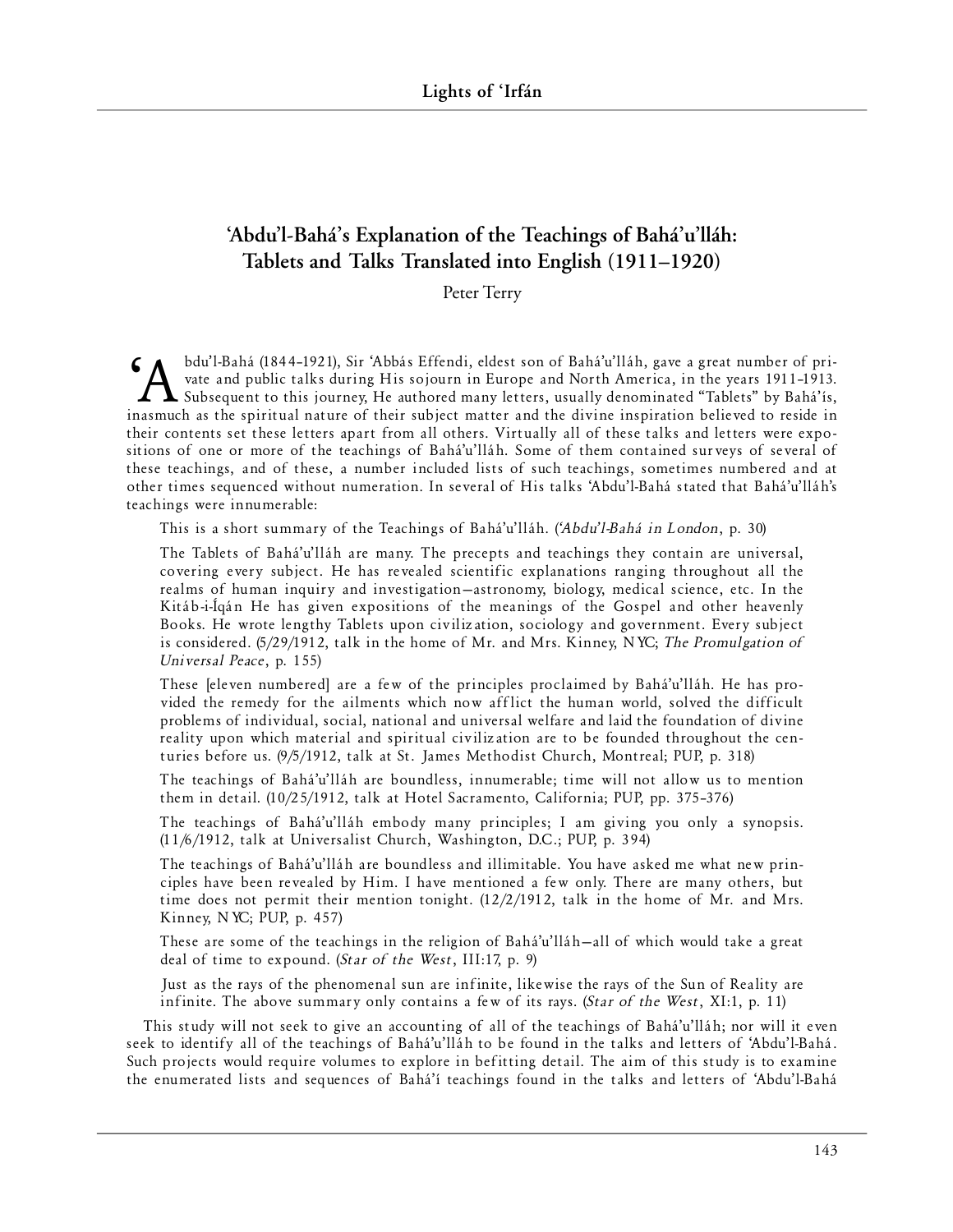which were translated into English and published during His lifetime. The texts of these sources are identified in the first appendix to this paper, in chronological order of their composition (whenever it was possible to ascertain the date of their provenance). It will then compare these numbered lists and sequences with the teachings which 'Abdu'l-Bahá indicated were new and distinctive to the Revelation and Dispensation of Bahá'u'lláh.

The original words of 'Abdu' l-Bahá, in these talks and letters, were Persian and Arabic, not English. They have been translated into English by a number of individuals, including Aminu'llah Farid, Ahmad Sohrab, Azizu'llah Bahadur, Zia Bagdadi, Shoghi Effendi, and perhaps others who are not identified by name. Only those for which the Persian original texts have been found, and which were approved for publication by 'Abdu'l-Bahá Himself, can be considered as authoritative statements of Bahá'í doctrine. This study will not examine each of these accounts in order to determine its status in the Bahá'í canon, or to compare the contents of non-canonical with canonical accounts.

Rather, we will seek to become better acquainted with the substance of what 'Abdu' l-Bahá seems to have regarded as among the most important teachings of Bahá'u'lláh, not in the Persian language sources, but, rather, as they were encountered by North Americans and other readers of English during 'Abdu'l-Bahá's lifetime.

All together thirty-seven sources were consulted. Thirteen were for enumerated teachings and the remaining twenty-four represented sequenced teachings. The sources of these principles are cited here, in brackets [...]. Please consult Appendix One for a full description of these sources. The listing of principles (including both the numbered and the sequenced teachings) ranged from one [2, 29] to seventeen [9], but also including two [20], three [16, 18, 32], four [11,19,33], five [21, 28], six [30], seven [22, 25], eight [8, 14], nine [4, 5, 17, 26, 31], ten [10, 24,3 4], eleven [13, 15, 23, 27, 37], twelve [1, 6], thirteen [6, 35], fourteen [7], and fifteen [3,12]. In much Bahá'í introductory literature in English we find a fairly standard list of ten or twelve Bahá'í principles. We might note that only two of 'Abdu'l-Bahá's talks or letters features a list of twelve teachings, and that in neither case are they numbered. In the thirty-seven sources studied we find forty-five separate Bahá'í teachings. Only one of these teachings is found in virtually every one of those sources (32 out of 37), and twenty-three of these teachings are only found in one of the sources. Here are these principles, beginning with those mentioned the most frequently and ranging to those which are mentioned in only one source (the number of sources each principle is cited in is found to the right of that principle, in parentheses):

- 1. Oneness of humanity (32)
- 2. Religion must be in agreement with science and reason (27)
- 3. Religion must be conducive to love and unity  $(26)$
- 4. Equality of men and women (23)
- 5. Abandonment of prejudices (23)
- 6 Independent investigation of reality/search for truth  $(21)$
- 7. Unive rsal Peace (20)
- 8. Universal education and curriculum (17)
- 9. Humanity must depend upon the Holy Spirit (13)
- 10. Economic readjustment (13)
- 11. Foundation and reality of all religions are one  $(13)$
- 12. Equal rights for all (11)
- 13. Universal language (10)
- 14. International Tribunal (5)
- 15. Universal justice (4)
- 16. Spiritual brotherhood (4)
- 17. Training in useful craft, art, science or profession (3)
- 18. Material civilization must be combined with divine civilization (3)
- 19. Heavenly morals and spiritual civilization (3)
- 20. Work to the best of one's ability is worship (2)
- 21. Religion must be free from dogma and imitation (2)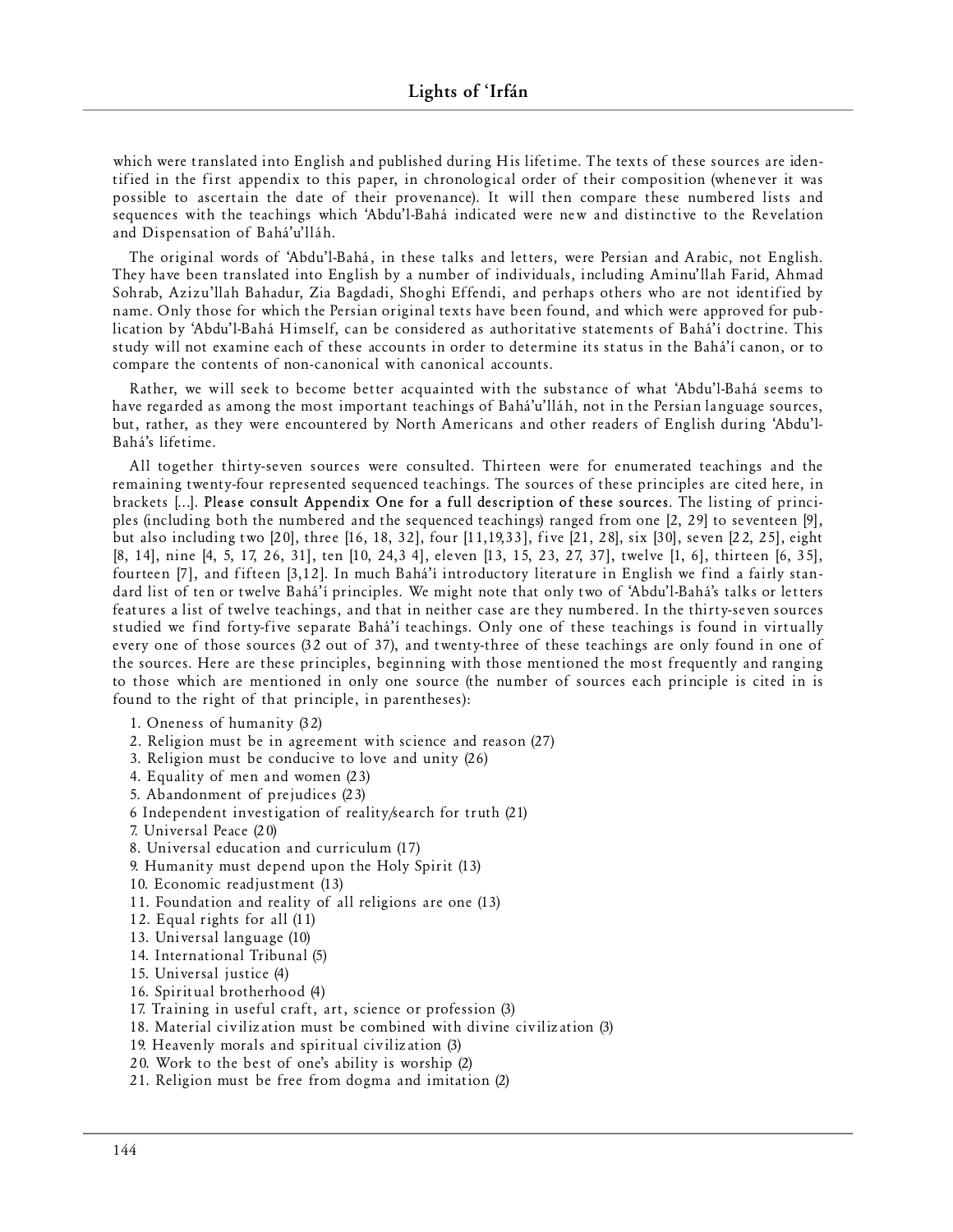- 22. Reconciliation of religious systems (2)
- 23. Oneness of God (2)
- 24. Religion must not mix with politics  $(2)$
- 25. Religion is a mighty bulwark (2)
- 26. Universal employment: all must work, work for all (1)
- 27. Religion must be a factor for human progress  $(1)$
- 28. Oneness of reality (1)
- 29. Reconciliation of science and religion through science and art (1)
- 30. Love for an im als (1)
- 31. Love for all men (1)
- 32. Education of women (1)
- 33. Ag reement of the peoples of the world (1)
- 34. Inter-racial peace (1)
- 35. Voluntary sharing of property with humanity (1)
- 36. Demonstration of Divinity and inspiration (1)
- 37. Power of the influence of Bahá'u'lláh (1)
- 38. True freedom for man is from the world of nature (1)
- 39. Establishment of the House of Justice (1)
- 40. Social classes reformed but ranks preserved (1)
- 41. Establishment of the Center of the Covenant
- 42. Dawn of the Sun of Reality from Persia (1)
- 43. Religion is the divine remedy (1)
- 44. International unity (1)
- 45. Find a common point of agreement; those who insist they are right are wrong (1)

The location of these teachings in the thirty-seven sources are cited in Appendix Two. Chart One features a subdivision of these principles into four groups of nine each. In Appendix Three are the rankings of these principles, those which are numbered and those which are sequenced. There are considerable differences between the numbered and sequenced rankings, which might lead us to the conclusion that the actual order of the presentation of these teachings does not indicate its relative importance in the constellation of Bahá'í values. For example, if we consider those teachings of Bahá'u'lláh which are cited first in each of these thirty-seven sources, we find that the numbered lists feature "The Independent Investigation of Reality/Search for Truth" as the first teaching of Bahá'u'lláh in twelve out of seventeen such sources, and "The Oneness of Humanity" in this first rank in five out of the same seventeen sources. On the other hand, if we consult sequences of teachings in the remaining twenty sources, we find one reference to "The Independent Investigation of Reality" (12), and twelve [references] to "The Oneness of Humanity" as well as other first rankings, including "Oneness of God" (20, 21), "Universal Peace" (7), "Abandonment of Prejudices" (2), "Universal Education" (4), "The Unity of the Religion of God" (30), and "Agreement among the peoples of the world" (32). Hence, while the reader of the numbered lists of Bahá'í teachings might come to the conclusion that "The Independent Investigation of Reality" is the first and foremost of the teachings of Bahá'u'lláh, this inclusion of sequenced teachings seems to indicate that "The Oneness of Humanity" is at least as important and that it was cited even more often, in the limited context we are surveying, as the first Bahá'í principle.

The overarching importance of this teaching of "The Oneness of Humanity" is indicated by the fact that it is ranked most often as the second teaching of Bahá'u'lláh in the numbered lists, in fully ten out of fourteen numbered lists, and also in five out of twenty of the sequences. This compares to three second-place rankings of "The Independent Investigation of Reality" in the numbered lists, and likewise three out of the twenty sequences. Only one other principle is listed in second place in the numbered lists, "Universal Peace" (37), while eleven other principles are found in the sequences in this ranking: "The Unity of the Religion of God" (12, 25, 26), "Religion must be the cause of love and unity" (14, 30, 33), "Universal Peace" (2,6), "Universal brotherhood" (5), "International Unity" (32), "Dependence upon the Holy Spirit" (35), and "Religion must be in agreement with science and reason" (24). It is evident from studying these sequences that two other principles tied with "The Independent Investigation of Reality"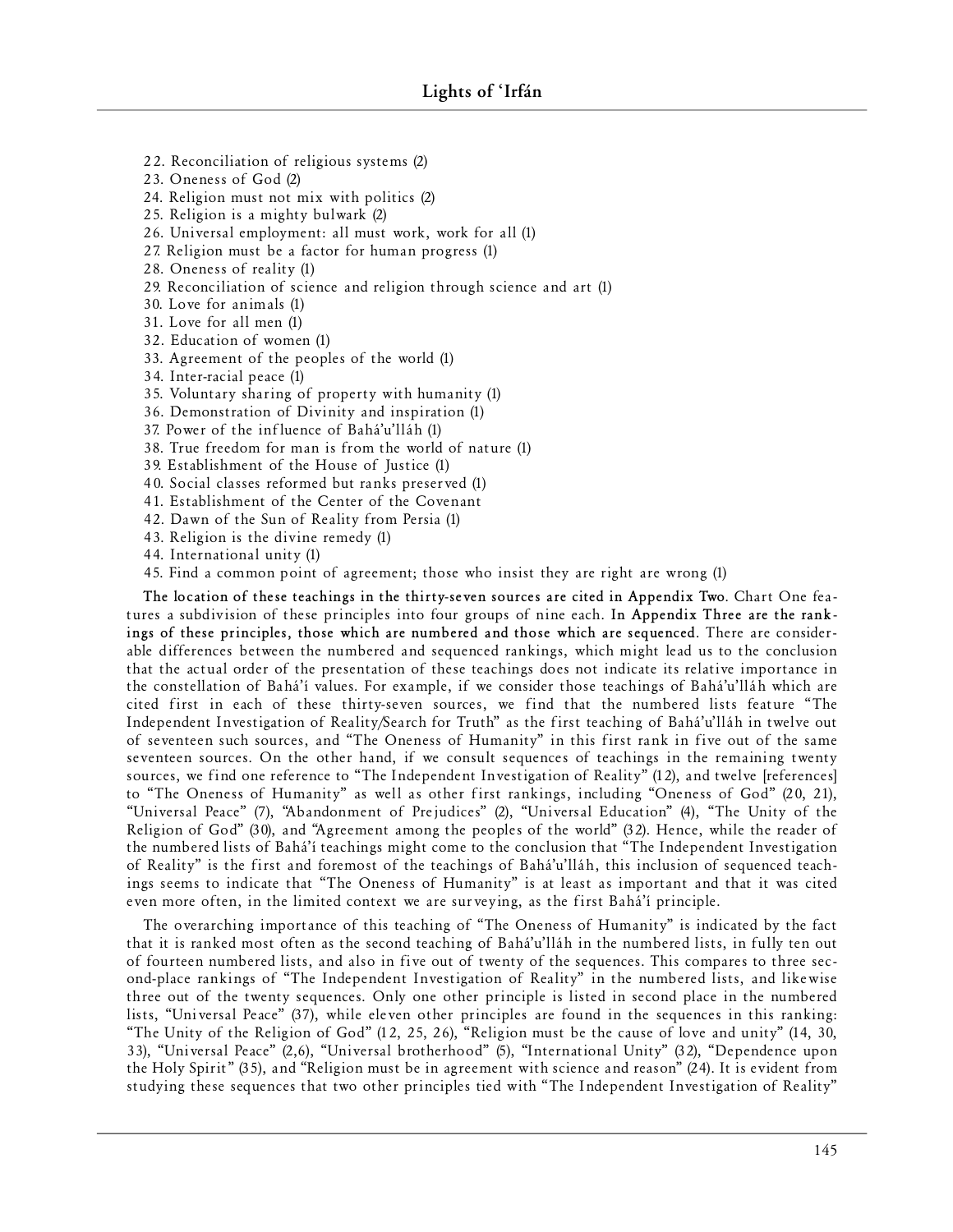for second place well behind "The Oneness of Humanity" as the second Bahá'í principle. In one of His talks (29), 'Abdu'l-Bahá is reported to have said: "the fund amental principle of Bahá'u'lláh is the oneness of the world of humanity."

We may also view the presentation of "The Independent Investigation of Reality" and "The Oneness of Humanity" at the forefront of 'Abdu'l-Bahá's talks and letters describing the teachings of Bahá'u'lláh as intended to facilitate the understanding of the listener and reader. "The Independent Investigation of Reality" seems to many as an appropriate beginning we begin by each of us thinking for ourselves, assuming responsibility for our own learning, and coming to our own conclusions. Likewise, "The Oneness of Humanity" is a fundamental principle, to which all the other Bahá'í teachings can be related. For example, if humanity is one, then it is eminently reasonable that religion should be conducive to love and unity, that women and men should be equal, that we should abandon our prejudices, that universal peace should be established, and so forth. Hence, the ordering of presentation may perform the function of creating an associative map in the mind of the listener or reader, enabling him to connect and therefore to understand and relate to this diversity of principles. Each mind and heart is unique, and it is telling that 'Abdu'l-Bahá has not cited the same list of Bahá'í teachings in any two talks or letters the order of presentation varies, and I am suggesting that it varies because 'Abdu'l-Bahá was adapting His remarks to the particular collection of minds and hearts which He was addressing on those various occasions. Context is important, and here is a lesson for those who would teach in the footsteps of the Master. On the other hand, the consistency of the teachings presented by 'Abdu'l-Bahá is likewise notable. He does not talk a lot about Bahá'í laws or Bahá'í institutions, nor does He insist, in these talks, upon the prophecies fulfilled by the Báb and Bahá'u'lláh. Indeed, He rarely mentions the Persons of the Báb and Bahá'u'lláh in these thirty-seven sources, or, for that matter, in most of His other talks and letters written for Western audiences and readers. His emphasis seems to be on giving clear and concise descriptions of certain fundamental teachings of Bahá'u'lláh.

We have earlier noted the front-rank status of "The Oneness of Humanity" as a Bahá'í principle, but let us now consider what 'Abdu'l-Bahá has said about various other principles found in these sources. In His Tablet to Mrs. Crump Cone (2), 'Abdu'l-Bahá writes that "the most important teaching of Bahá'u'lláh, is to leave behind racial, political, religious, and patriotic prejudicesit is impossible to strike at the root of these racial, political, religious and patriotic prejudices unless the inhabitants of the world come under the shadow of Bahá'u'lláh." Here 'Abdu'l-Bahá relates this principle to another teaching of Bahá'u'lláh, and while He has affirmed that the abandonment of prejudice is "the most important teaching of Bahá'u'lláh" nevertheless He asserts that "it is impossible to strike at the root of these racial, political, religious and patriotic prejudices unless the inhabitants of the world come under the shadow of Bahá'u'lláh"-which we take to mean: until they follow the teachings of Bahá'u'lláh as a whole. Another statement which places "The Oneness of Humanity" in context is found in a talk (20), as follows: "The great and fundamental teachings of Bahá'u'lláh are the oneness of God and the unity of mankind." In that talk 'Abdu' l-Bahá appeals to the Bahá' is to translate these ideas into realities: "Now must we, likewise, bind ourselves together in the utmost unity, be kind and loving to each other, sacrificing all our possessions, our honor, yea, even our lives for each other. Then will it be proved that we have acted according to the teachings of God, that we have been realbelievers in the oneness of God and unity of mankind." It is hence in the context of actualizing these teachings that they are "great and fundamental teachings of Bahá'u'lláh..."

While 'Abdu'l-Bahá calls "the oneness of the world of humanity" in another talk (36) "a fundamental teaching of Bahá'u'lláh" we should note that He follows this assertion in that same talk with this statement (PUP:455): "As to the most great characteristic of the revelation of Bahá'u'lláh, a specific teaching not given by any of the Prophets of the past: It is the ordination and appointment of the Center of the Covenant." In anothertalk (10/31/1912, Hotel Plaza, Chicago, Illinois; PUP, pp. 381-383), 'Abdu'l-Bahá says, in confirmation of the importance of this principle (p.  $381$ ): "Today the most important principle of faith is firmness in the Covenant, because firmness in the Covenant wards off differences. Therefore, you must be as firm as mountains." There are many ways to understand these statements. For example, while 'Abdu'l-Bahá stresses the fundamental nature of "The Oneness of Humanity" in many of His talks,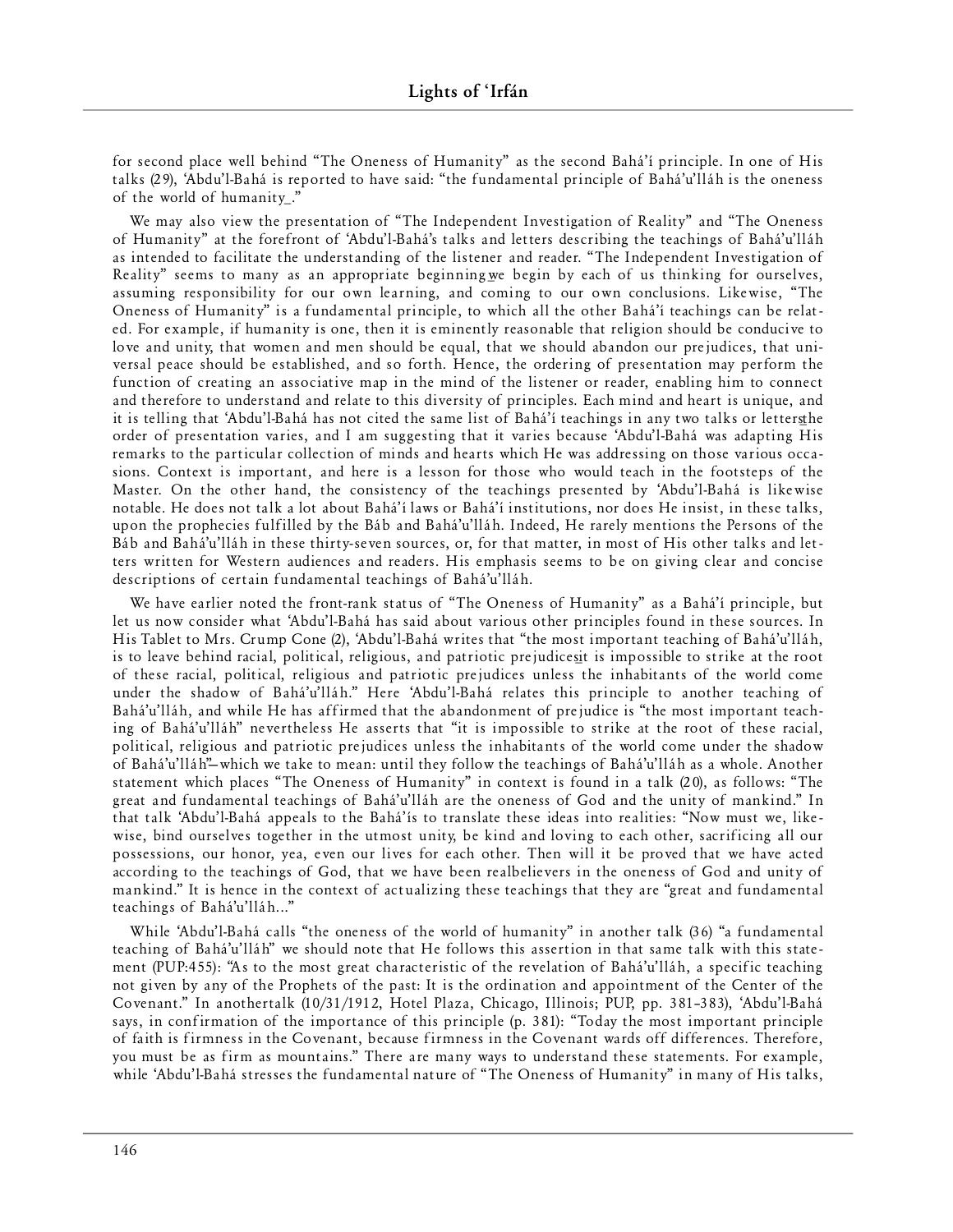He has spoken of the Center of the Covenant in talks addressed specifically to the Bahá'ís. Also, while He affirmed "The Oneness of Humanity" a "fundamental teaching of Bahá'u'lláh," the language He uses in reference to the Covenant is "most great characteristic" and "most important principle of faith"-both of which phrases clearly affirm rank and value. Furthermore, in the context of the establishment of the Center of the Covenant, we may understand that 'Abdu'l-Bahá's exaltation of the principle of "The Oneness of Humanity" is far from an affirmation of Western humanist or democratic ideals, either as they were understood during His lifetime or during our own epoch. On the contrary, it indicates that Bahá'u'lláh's vision of "The Oneness of Humanity" requires recognition of and obedience to a divinelyinspired and prophetically-authorized Center, in effect, to a heavenly King. Also, we might note another of the teachings of Bahá'u'lláh that 'Abdu' l-Bahá cited often (thirteen times) in these sources, and in many other talks and letters which were translated into English during this period, a teaching which is described eloquently in the following excerpts from His talks  $(13, 15, 17, 23, 25, 27)$ :

It is only by the breath of the Holy Spirit that spiritual development can come about. No matter how the material world may progress, no matter how splendidly it may adorn itself, it can never be anything but a lifeless body unless the soul is within, for it is the soul that animates the body; the body alone has no real significance. Deprived of the blessings of the Holy Spirit the material body would be inert. (*Paris Talks*, p. 133)

We understand that the Holy Spirit is the energizing factor in the life of man. Whosoever receives this power is able to influence all with whom he comes into contact...

An humble man without learning, but filled with the Holy Spirit, is more powerful than the most nobly-born profound scholar without that inspiration. He who is educated by the Holy Spirit can, in his time, lead others to receive the same Spirit.

I pray for you that you may be informed by the life of the Divine Spirit, so that you may be the means of educating others. (PT, p. 165)

Bahá'u'lláh teaches that the world of humanity is in need of the breath of the Holy Spirit, for in spiritual quickening and enlightenment true oneness is attained with God and man. (PUP, pp. 108 –109)

The world of humanity cannot advance through mere physical powers and intellectual attainments; nay, rather, the Holy Spirit is essential. (PUP, p. 182)

The spirit of man is not illumined and quickened through material sources. It is not resuscitated by investigating phenomena of the world of matter. The spirit of man is in need of the protection of the Holy Spirit. Just as he advances by progressive stages from the mere physical world of being into the intellectual realm, so must he develop upward in moral attributes and spiritual graces. In the process of this attainment he is ever in need of the bestowals of the Holy Spirit. (PUP, p. 288)

True distinction among mankind is through divine bestowals and receiving the intuitions of the Holy Spirit. If man does not become the recipient of the heavenly bestowals and spiritual bounties, he remains in the plane and kingdom of the animal. (PUP, pp. 316-317)

The citation of these passages was not effected in order to advance a claim as to the relative importance of one Bahá'í teaching over another. Rather, these statements have been included in order to demonstrate, by example, the impact which a single Bahá'í principle can have upon our understanding of all other Bahá'í principles. For example, the Bahá'í principle which calls for "The Independent Investigation of Reality" might imply, for some readers, that Bahá'u'lláh encourages each one of His followers to find his own way to the truth, relying only upon his own personal judgment. However, in the context of the establishment of the Center of the Covenant, and the teaching that man must "become the recipient of the heavenly bestowals and spiritual bounties" vouchsafed by the Holy Spirit, it is clear and evident that Bahá'u'lláh is calling His follower to discovery of that spiritual reality which is beyond his human understanding, for the apprehension of which he requires a divinely-inspired guide, the Center of the Covenant, and continuous dependence upon "the intuitions of the Holy Spirit" rather than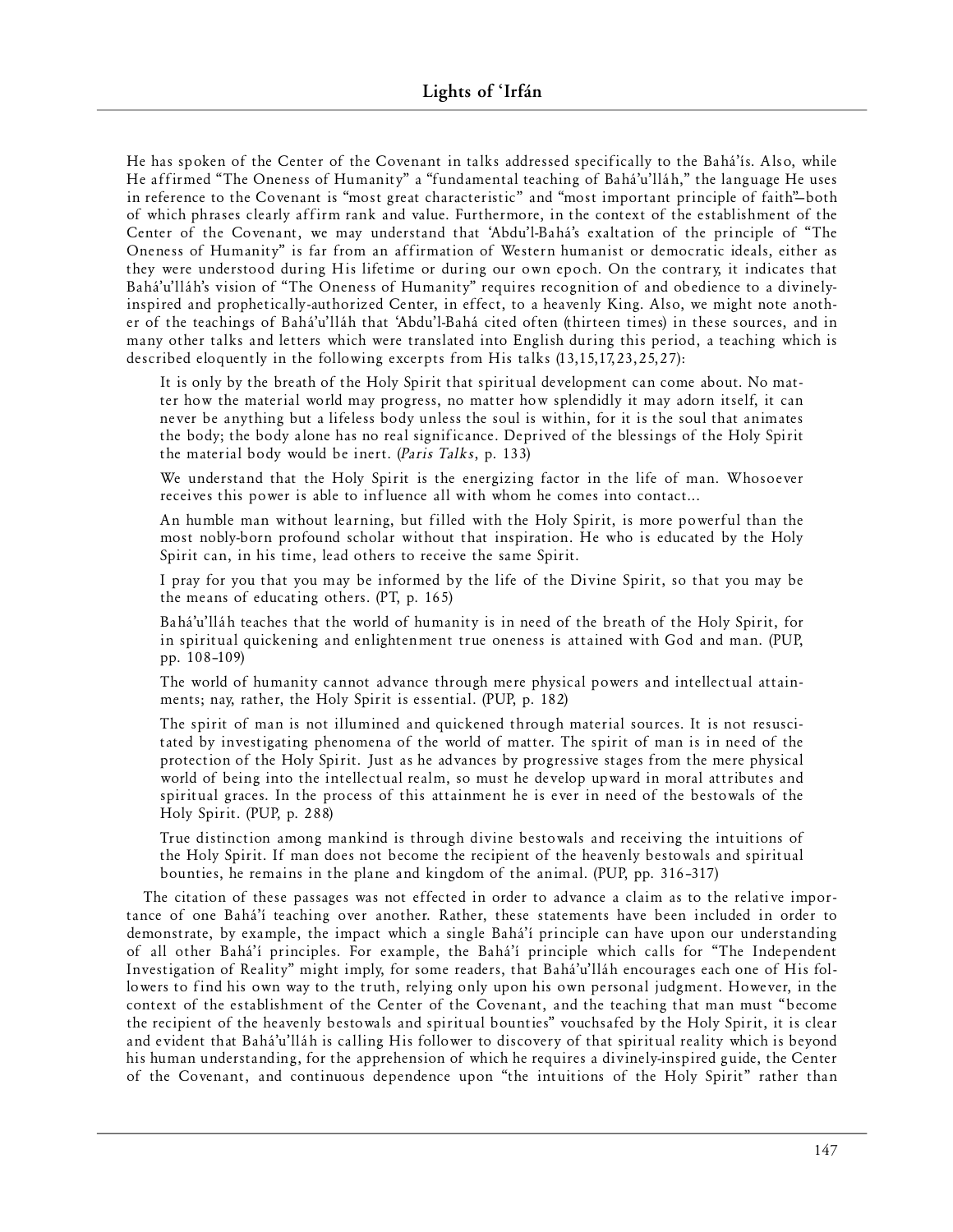reliance upon his five senses, his rational faculty and his human learning. Hence, it is in the overall interplay and interpenetration of these various principles that the one truth may be recognized which transcends particularity and the distortions of human perception.

# **A Comparison of these Enumerated and Sequenced Teachings with the Principles which 'Abdu'l-Bahá Specifically Identified as New and Distinctive to the Dispensation of Bahá'u'lláh**

In some of His talks, 'Abdu'l-Bahá indicated that there were various teachings of Bahá'u'lláh that have never before appeared from the Prophets of God:

Thus when hatred and animosity, fighting, slaughtering, and great coldness of heart were governing this world, and darkness had overcome the nations, Bahá'u'lláh, like a bright star, rose from the horizon of Persia, and shone with the great Light of Guidance, giving heavenly radiance and establishing New Teaching. (Talk at Theosophical Society, 30 September 1911; published in 'Abdu'l-Bahá in London:27)

At such a time as this Bahá'u'lláh appeared among them like a luminary in the heavens. He flooded the East with light. He proclaimed new principles and teachings. He laid a basis for new institutions which are the very spirit of modernism, the light of the world, the development of the body politic and eternal honor. (Talk at the home of Mr. and Mrs. Parsons, Washington, D.C., 7 November 1912; translated by Dr. Aminu'llah Farid, transcribed by Joseph H. Hannen; published in PUP:402)

Some who could find no other pretext have said, "These teachings are not new; they are old and familiar; we have heard them before." Therefore, I will speak to you upon the distinctive characteristics of the manifestation of Bahá'u'lláh and prove that from every standpoint His Cause is distinguished from all others. (Talk at the home of Miss Juliet Thompson, New York City, 15 November 1912; translated by Dr. Aminu'llah Farid, transcribed by Mr. Hooper Harris; published in PUP:431)

I will speak to you concerning the special teachings of Bahá'u'lláh. All the divine principles announced by the tongue of the Prophets of the past are to be found in the words of Bahá'u'lláh; but in addition to these He has revealed certain new teachings which are not to be found in any of the sacred Books of former times. I shall mention some of them; the others, which are many in number, may be found in the Books, Tablets and Epistles written by Bahá'u'lláh-such as the Hidden Words, the Glad Tidings, the Words of Paradise, Tajallíyát, Tarázát and others. Likewise, in the Kitáb-i-Aqdas there are new teachings which cannot be found in any of the past Books or Epistles of the Prophets. (Talk at the home of Mr. and Mrs. Kinney, New York City, 2 December 1912; translated by Dr. Aminu'llah Farid, transcribed by Miss Esther Foster; published in PUP:453-454)

I am going to quote you some of Bahá'u'lláh's instructions for this day and you will show me in which sacred book they are to be found.... These precepts were proclaimed by Bahá'u'lláh many years ago. He was the first to create them in the hearts as moral laws." (Talk in Paris, n.d.; published in ABDP:82, 85)

In some of His talks 'Abdu'l-Bahá asserted that the teachings of Bahá'u'lláh are in keeping with the "spirit of the Age." As He paired this statement, in two separate talks, with affirmations that those teachings which constitute the "spirit of the Age" were new teachings, we may conclude that these teachings are also distinctive to the Bahá'í Revelation:

... all have conceded that the teachings of Bahá'u'lláh are superlative in character, acknowledging that they constitute the very essence or spirit of this new age and that there is no better pathway to the attainment of its ideals. (Talk at the home of Miss Juliet Thompson, New York City, 15 November 1912; translated by Dr. Aminu'llah Farid, transcribed by Mr. Hooper Harris; published in PUP:431)

His teachings, which embody the divine spirit of the age and are applicable to this period of maturity in the life of the human world, are... (Talk at Geneological Hall, New York City, 17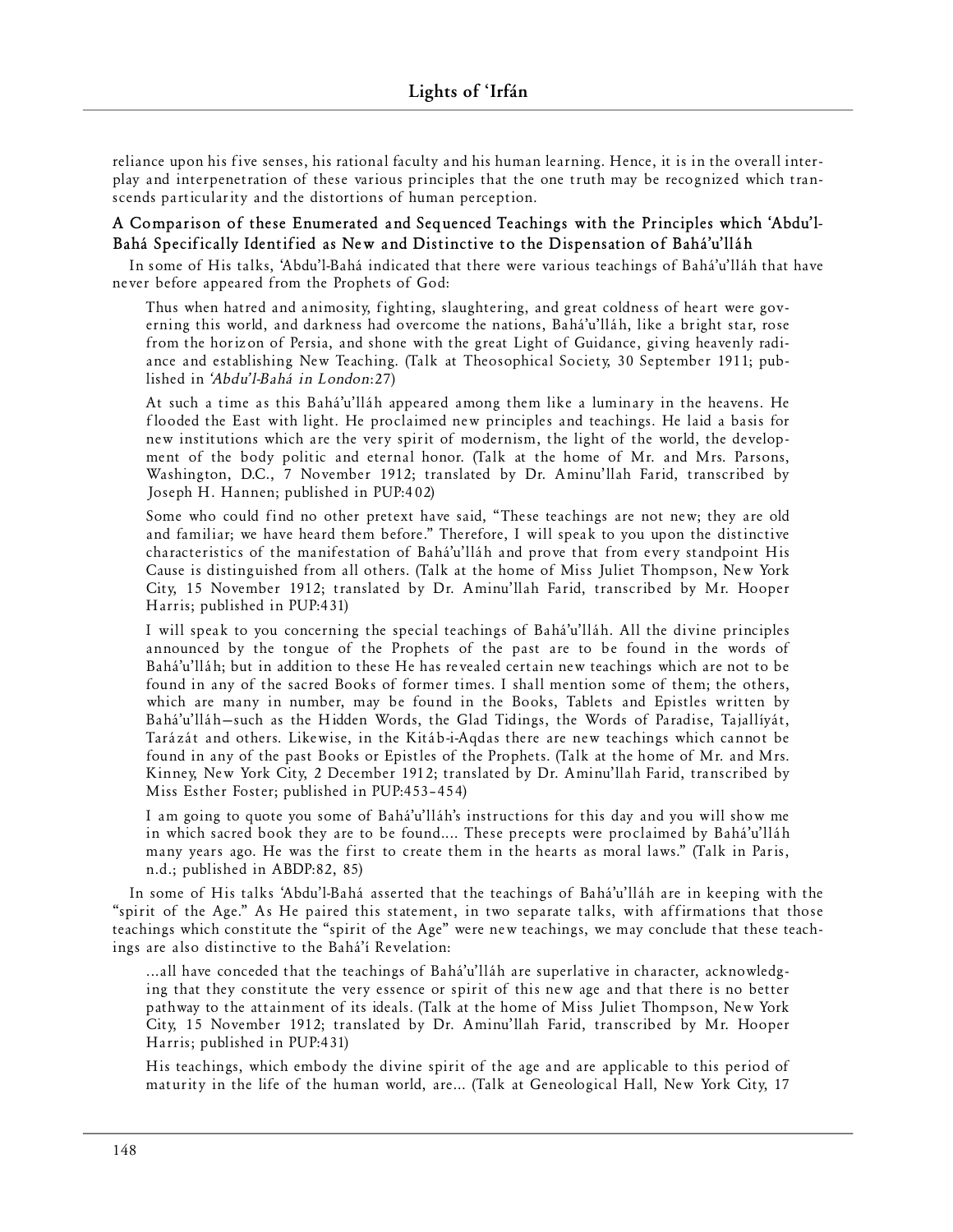November 1912; translated by Dr. Aminu'llah Farid, transcribed by Mrs. Edna McKinney; published in  $PUP:440$ 

Bahá'u'lláh's teachings are the health of the world. They represent the spirit of this age, the light of this age, the well-being of this age, the soul of this cycle. The world will be at rest when they are put into practice, for they are reality. (Talk in Paris, n.d.; published in ABDP:85 – 86)

One more, it is imperative that we distinguish between those teachings identified as new and constituting the "spirit of this Age" on the one hand, and those teachings which 'Abdu'l-Bahá regarded as essential and central to the Bahá'í Revelation. In other words, in His terminology, new does not necessarily imply "most important." While further study of these principles may indeed indicate that 'Abdu'l-Bahá regarded the new teachings as being among the most important principles of the Bahá'í Faith, the present author is not prepared to make such an assertion at this time. Hence, we seem to have five separate sources of "new" teachings of Bahá'u'lláh, and all of them are represented among the sources for this study—they are, consecutively, sources  $(12)$ ,  $(14)$ ,  $(34)$ ,  $(35)$  and  $(36)$ . Of these five talks, two  $(14,34)$  are numbered, and the other three are sequenced. In three out of five lists, the first principle is the independent investigation of reality/search for truth; in the other two, the first principle is the oneness of the world of humanity, and the independent investigation of truth is in the sixth (35) and the second place (36). The order of presentation of these "new" principles follows the same patterns as the other lists studied. Taken as a group, these five sources represent nineteen teachings, listed below and on Chart Two (with the number of sources represented in parentheses):

## **Independent investigation of reality/search for truth (5)**

- 1. oneness of the world of humanity (5)
- 2. religion must be the cause of love and unity  $(5)$
- 3. religion must be in agreement with science and reason (5)
- 4. elimination of prejudices (4)
- 5. reality of the divine religions is one  $(4)$
- 6. equality of men and women  $(4)$
- 7. compuls ory universal education (4)
- 8. universal auxiliary language will be adopted (3)
- 9. Universal Peace will come (3)
- 10. International Tribunal (2)
- 11. everyone must learn a useful profession, art or trade (2)
- 12. work done in the spirit of service is the highest form of worship (2)
- 13. protection and guidance of the Holy Spirit (1)
- 14. the different social classes are preserved (1)
- 15. work for all (1)
- 16. destroy antagonism by finding a point of agreement
- 17. if two dispute about religion both are wrong  $(1)$
- 18. House of Justice (1)
- 19. Center of the Covenant (1)

Hence, we find that 'Abdu'l-Bahá identified at least 19 "new" and "distinctive" teachings in five of His talks and that He affirmed some twenty-six other teachings in other talks and in Tablets written to Western believers during His ministry as Center of the Covenant. Of these, how many are featured in Bahá'í pamphlets and leaflets? Many pamphlets and leaflets do not list any of these teachings, while others focus on one or two, such as the oneness of humanity, the equality of men and women, or the elimination of prejudices. Those which feature lists of Bahá'í principles typically cite ten teachings, usually in this general order:

- 1. oneness of mankind
- 2. independent investigation of reality
- 3. one foundation of all religions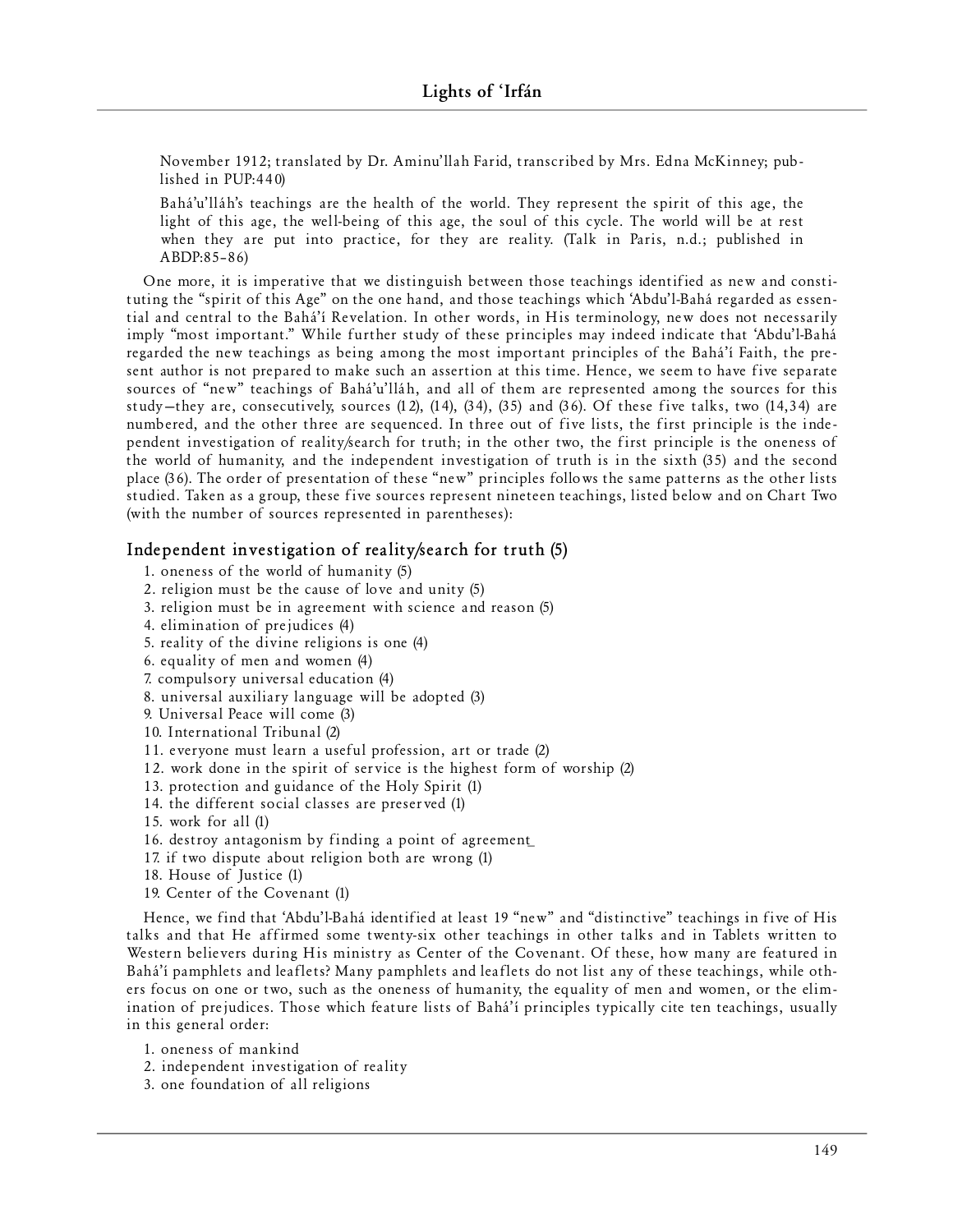- 4. essential harmony of science and religion
- 5. equality of men and women
- 6. elimination of prejudices
- 7. universal compulsory education
- 8. spiritual solution to the economic problem
- 9. universal auxiliary language
- 10. universal peace upheld by a world government

Some pamphlets also feature Bahá'u'lláh's affirmation that there is but one God, and a recent leaflet also features "protection of cultural diversity" as a Bahá'í principle. While well-read Bahá'ís understand that by "spiritual solution to the economic problem" we are referring to a number of Bahá'í teachingsincluding (12) everyone must learn a useful profession, art or trade; (13) work done in the spirit of service is the highest form of worship; (15) the different social classes are preserved; and (16) work for allthis is not understood by the reader of these pamphlets. Indeed, this "spiritual solution to the economic problem" could mean nothing more than "be nice to people"—whereas the teachings of Bahá'u'lláh pertaining to work are much more detailed and challenging to the status quo. It is evident that these pamphlets and leaflets are not featuring almost half of the teachings which 'Abdu'l-Bahá specifically identified as "new" and "distinctive" to the Revelation of Bahá'u'lláh in certain of His talks. Nor do they mention, taking into account the reference to the oneness of God in one pamphlet, some thirty-five other Bahá'í principles that 'Abdu'l-Bahá enumerated or sequenced in His talks and Tablets.

The extant introductory literature on the Bahá'í Faith in the English language includes the classic written by Dr. John E. Esslemont, *Bahá'u'lláh and the New Era*, first published in 1923, and revised in 1937, 1950 and 1970 and two recent works, *The Bahá'í Religion*, by Peter Smith (George Ronald, 1988) and *The Bahá'í Faith*, by Joseph Sheppherd (Element, 1992). These three books will be given abbreviated titles for the duration of this paper, respectively-BNE, BR and BF. The most recent edition of BNE features two chapters, Chapter 9, entitled "True Civilization" and Chapter 10, entitled "The Way to Peace" which, between them, feature most of the "new" teachings of Bahá'u'lláh cited by 'Abdu'l-Bahá; the "new" teachings not discussed in these chapters are introduced in other chapters of this book. BNE is so comprehensive that it features all or virtually all of the 45 principles found in the talks and tablets of 'Abdu'l-Bahá. BR devotes Chapter 2 to "Religious Doctrines" and Chapter 3 to "Social Doctrines." In Chapter 2 we find none either of the "new" teachings or of the numbered and sequenced teachings of Bahá'u'lláh. In Chapter 3 we find the following:

international order: which seems to correspond to the "new" teachings "universal peace": (10) and "international tribunal": (11)

oneness of humanity: (2)

economic justice: including Bahá'í teachings on this subject which have some overlap with 'Abdu'l-Bahá's articulation of "economic readjustment": (10) among the listed principles

political order: featuring none of the "new" teachings noted by 'Abdu'l-Bahá but including the following "listed" teachings—universal justice: (15), and equal rights: (12)

s exual equality: (7)

universal education: (8), however, education is described as a "right" rather than as a "responsibility" incumbent upon every human being; reference is made to another of the "new" teachings of Bahá'u'lláheveryone must learn a useful profession, art or trade:  $(12)$ ; and to one of the listed principles as welleducation of women: (32)

spiritual and material civilization: (18) among the listed principles

All in all, BR features six of the nineteen "new" teachings of Bahá'u'lláh in Chapter 2, as well as introducing the Universal House of Justice and the Center of the Covenant in Chapter 6, "Bahá'í Administration," for a total of eight. We also found some of the teachings listed in sources studiedequal rights (12), universal justice (15), education of women (32). This introduction is much less comprehensive in its depiction of "new" and "listed" Bahá'í teachings than BNE.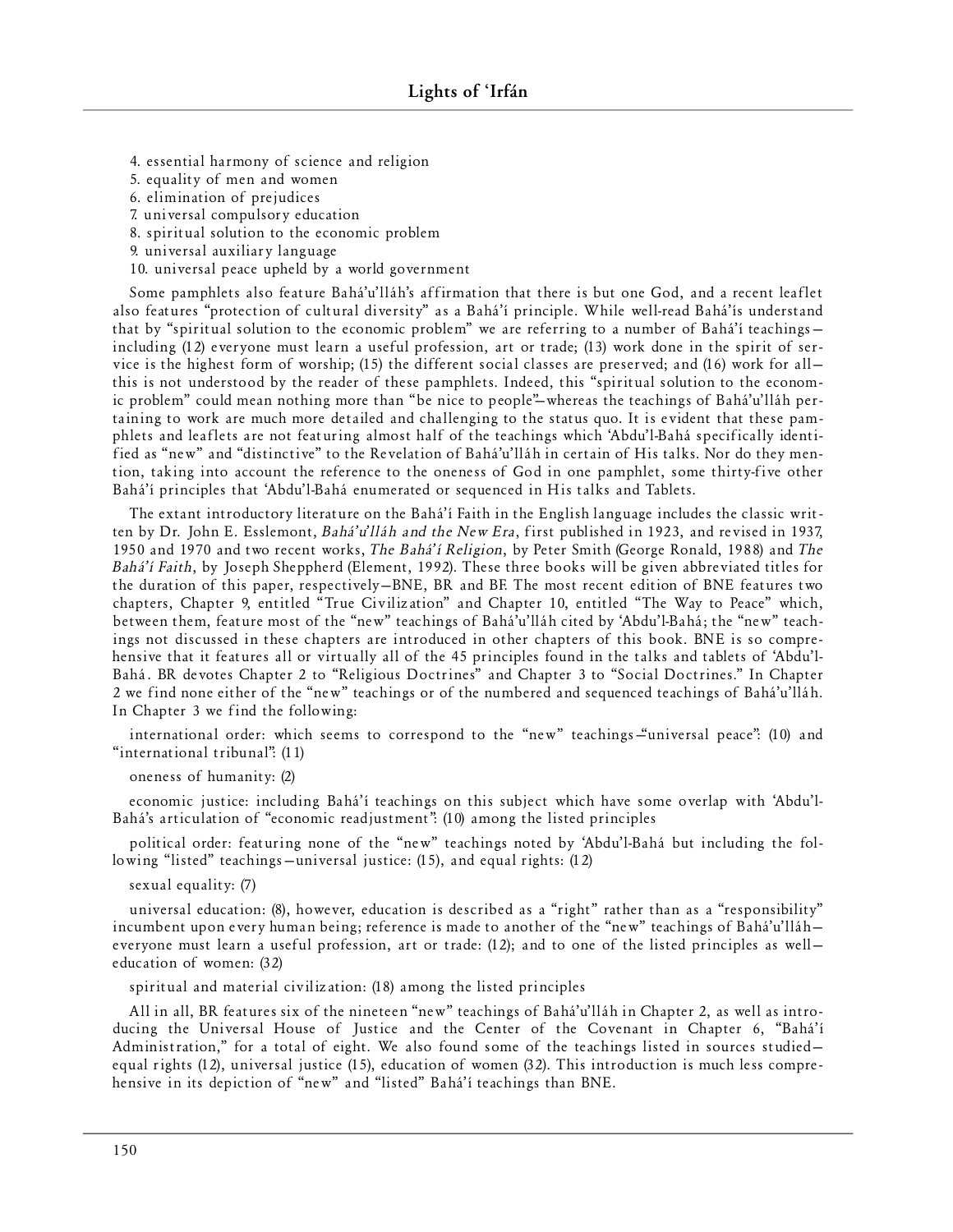BF features various Bahá'í teachings in its "Part III: The Basic Teachings," including the following (mostly found in Chapter 13):

oneness of God (Chapter 10 and Chapter 13): (23) [in listed teachings]

oneness of humanity: (2)

elimination of prejudices: (5)

universal justice: (15) [in listed teachings]

elimination of poverty: included in (10) [in listed teachings]

universal education: (8), however, without use of the authoritative term "compulsory" which carries more weight than "duty"

religion and science should be recognized as different ways of describing the same phenomena: with some resemblance to (4), but without the requirement that religion be in agreement with science and reason (which is what "distinguishes" this teaching from other attempts to reconcile religion with science and reason

world peace: (10)

international tribunal: (11)

international auxiliary language: (9)

In Chapter 15 we find a two-page reference to "Bahá'í Administration" which mentions the Universal House of Justice in the midst of a single sentence, but not the Center of the Covenant. In fact, the Center of the Covenant is never mentioned at all, and 'Abdu'l-Bahá makes a short appearance in two sente nces, Chap ter 9.

BR and BF do not include all of the "new" teachings of Bahá'u'lláh that were singled out for mention by 'Abdu'l-Bahá in five of His talks. Nor do they treat a number of the Bahá'í teachings enumerated and sequenced in the 37 sources studied for this paper. For a comprehensive introduction to these "new" and "listed" teachings, it is evident that we would have to turn to BNE rather than to either of these more recent introductions to the Bahá'í Faith. While the presentation and ordering of these teachings in BNE may not suit every reader, and may not be as conducive to memory recall as the enumeration and sequencing of principles by 'Abdu'l-Bahá, nevertheless, BNE is distinctive in being the longest-lived and simultaneously the most comprehensive of all introductions to the Bahá'í Faith. Not one of these three introductory books repeats 'Abdu'l-Bahá's assertion that these teachings are "new" and "distinctive" to the Revelation of Bahá'u'lláh. Not one of these books states that Bahá'u'lláh revealed innumerable teachings which touch upon every aspect of individual and communal life, notwithstanding 'Abdu'l-Bahá's reiterated affirmation of this truth in some of the sources cited above. Nor do they indicate where the reader may next turn in order to become better informed about these teachings, and the many other principles of Bahá'u'lláh which are not included in these talks and Tablets, notwithstanding 'Abdu'l-Bahá's reference to specific tablets revealed by Bahá'u'lláh as sources for those teachings.

The primary purpose of this paper was to introduce its readers to the wide range of principles that 'Abdu'l-Bahá included in His talks and letters addressed to the Western believers in the Bahá'í Faith. It has been demonstrated that 'Abdu'l-Bahá cited at least forty-five different Bahá'í teachings in the thirtyseven sources examined. Inasmuch as 'Abdu'l-Bahá did not standardize His listing of Bahá'í principles, but seems to have adapted His presentation to a variety of audiences, it is nevertheless evident that He introduced the teachings He chose to describe in a relatively consistent order and ranking. Bahá'ís who aspire to follow His example in presenting the Bahá'í teachings to the general public might benefit from a close study of the range and order of those principles which 'Abdu' l-Bahá sought to convey to His Western audience. Also, inasmuch as He expected that His Western followers would spearhead the propagation of the Bahá'í Faith throughout the planet, as evidenced by His authorship of the Tablets of the Divine Plan, it likewise seems evident that He intended that these principles be emphasized by Bahá'í teachers outside of the Occident, indeed, in addressing all of humanity. This is also confirmed by His authoring of a Tablet addressed to Miss Mochizuki of Japan, source (9), which was translated by Mirza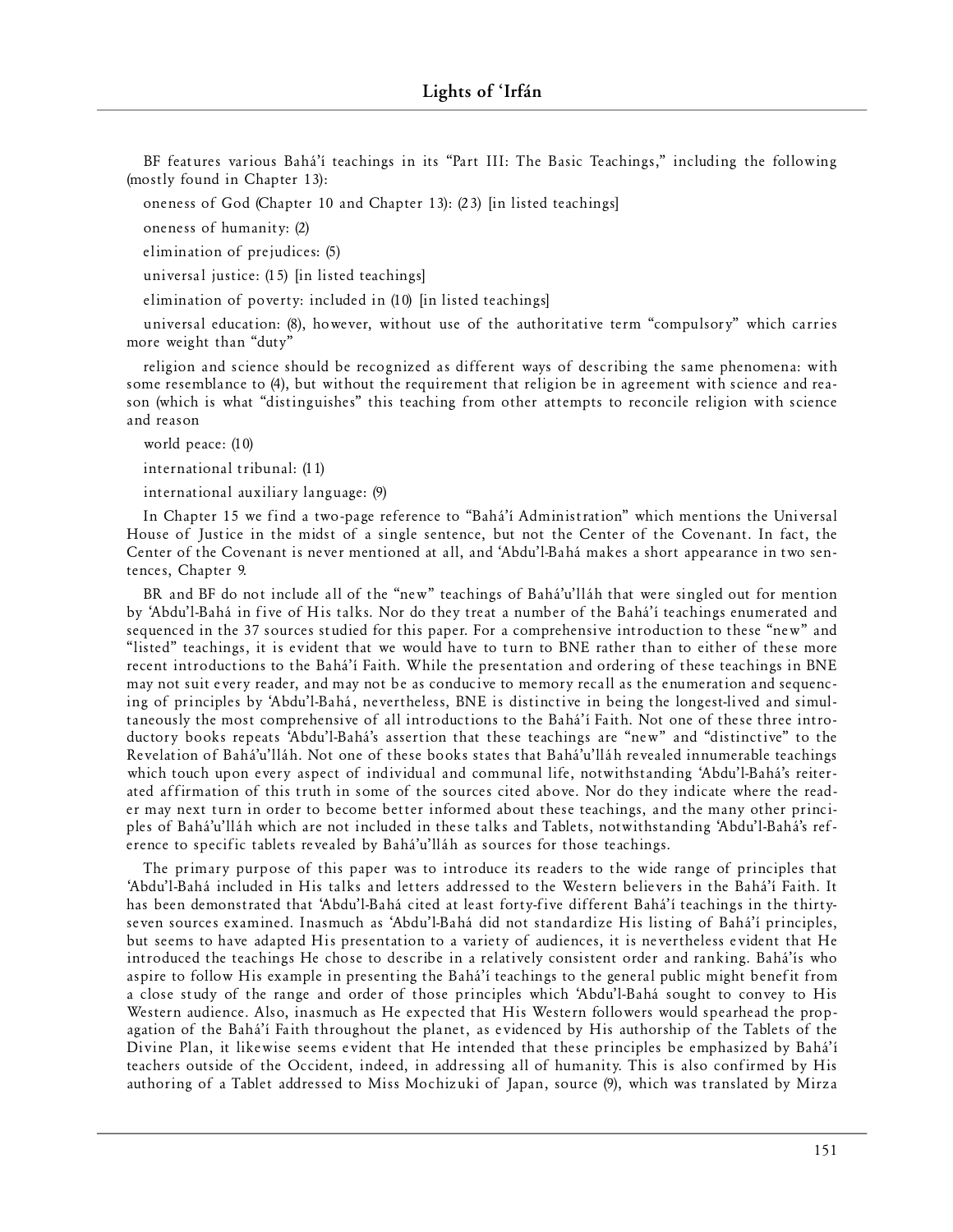Azizu'llah Bahadur on 12/9/1920 and published in *Star of the West* (SW XII:2, p. 41), which features a list of Bahá'í principles very similar to 'Abdu'l-Bahá's lists of "new" teachings, from talks delivered in London, Paris and New York City. However, there is no indication, at least from these sources, that 'Abdu'l-Bahá wished that the presentation of Bahá'u'lláh's teachings be standardized according to a fixed formula, or that any of these teachings, which He so painstakingly explained in His talks and letters, were to be brushed aside in the interests of "economy" or "simplicity" of presentation.

Hence, it is also the aim of this paper to suggest that the Bahá'í principles found in the talks and letters of 'Abdu'l-Bahá are not necessarily ranked, in the numbered and sequenced lists, in the order of their importance to the Cause of God. Rather, these lists seem to represent a kind of associative map that enables the reader or listener to follow from general principles to related teachings, and ultimately to arrive at a wholistic understanding of certain fundamentals revealed by Bahá'u'lláh. Hence, they often begin with "The Independent Investigation of Reality" or with "The Oneness of Mankind," as both of these principles lead by association to the other teachings of Bahá'u'lláh. Perhaps, if Bahá'í teachers were to study the method followed by 'Abdu'l-Bahá, they would learn to more effectively transmit the Bahá'í teachings to those millions who are as yet unacquainted with the most recent Manifestation of God. There may be all sorts of creative ways in which Bahá'í speakers and authors can apply this web technique to the spiritual edification of humanity. This approach may also facilitate the application of Bahá'í principles to social and economic development projects in communities of all sizes and sorts.

Furthermore, it seems that the substance and order of presentation of Bahá'u'lláh's teachings found in these thirty-seven sources correspond very closely to "new" teachings of Bahá'u'lláh which 'Abdu'l-Bahá has "distinguished" from earlier Scriptures and Dispensations. On the one hand, not all of the Bahá'í teachings are entirely "new" and more research is needed to identify those which are also found in previously-revealed Scriptures. The purpose of such a study would be to point out those essential teachings which the Bahá'í Faith has in common with all other divinely-revealed religions. But that is another paper altogether! There has been a natural tendency for Bahá'ís to regard the teachings set forth in these numbered and sequenced lists—whether in the talks and Tablets of 'Abdu'l-Bahá or in the pamphlets and introductory books at our disposal-as the most important, the essential, the fundamental Bahá'í teachings. It has been pointed out that this is not necessarily an accurate reading of the intentions of 'Abdu'l-Bahá, or, through Him, the purpose of Bahá'u'lláh. This has been demonstrated in reference to 'Abdu'l-Bahá's talks on the establishment of the Center of the Covenant, and His insistence upon our human necessity for and dependence upon inspiration from the Holy Spirit. Perhaps this limited paper will inspire other students of the Bahá'í Revelation to undertake more thorough and comprehensive examinations of the breadth and depth of Bahá'u'lláh's teachings, which will ever be "boundless and illimitable" (PUP:457).

#### **Bibl i o g raph y**

ABDP: 'Abdu' l-Bahá on Divine Philosophy, talks collected by Isabel Fraser; Boston: Tudor Press, 1918 ABL: 'Abdu' l-Bahá in London; London: Bahá'í Publishing Trust (BPT), 1987

KH: Majmú'at-i-Khitábát-i-Hadrat-i-'Abdu'l-Bahá; reprint of the original edition,Germany: Bahá'í-Verlag, 1984

PT: Paris Talks, talks collected by Lady Blomfield; London: BPT, 1970

PUP: The Promulgation of Universal Peace; Wilmette: BPT, 1982

SW: Star of the West, The Bahá'í Magazine, March 1910-March 1924; Oxford:George Ronald, reprint, 1984

# **Appendix One: The Talks and Letters of 'Abdu'l-Bahá**

#### **L e t te rs**

(1) n.d., "The Asiatic Quarterly," published in SW XI:1, pp. 10-11 (unidentified translator)

(2) 2/24/1912 (translation), Tablet to Mrs. Antoinette Crump Cone of Chicago; published in SW XII:6, p. 121 (translation by Mirza Ahm ad Sohrab)

(3) 3/5/1914, Tablet to Mr. Charles Mason Remey; SW IX:15, p. 172 (unidentified translator, probably Mirza Ahmad Sohrab) (4) 1914-1918, Tablet; SW XIII:6, p. 131 (unidentified translator, probably Mirza Ahmad Sohrab)

(5) after 1918, Tablet; SW XIV:12, p. 370 (unidentified translator, probably Mirza Ahmad Sohrab)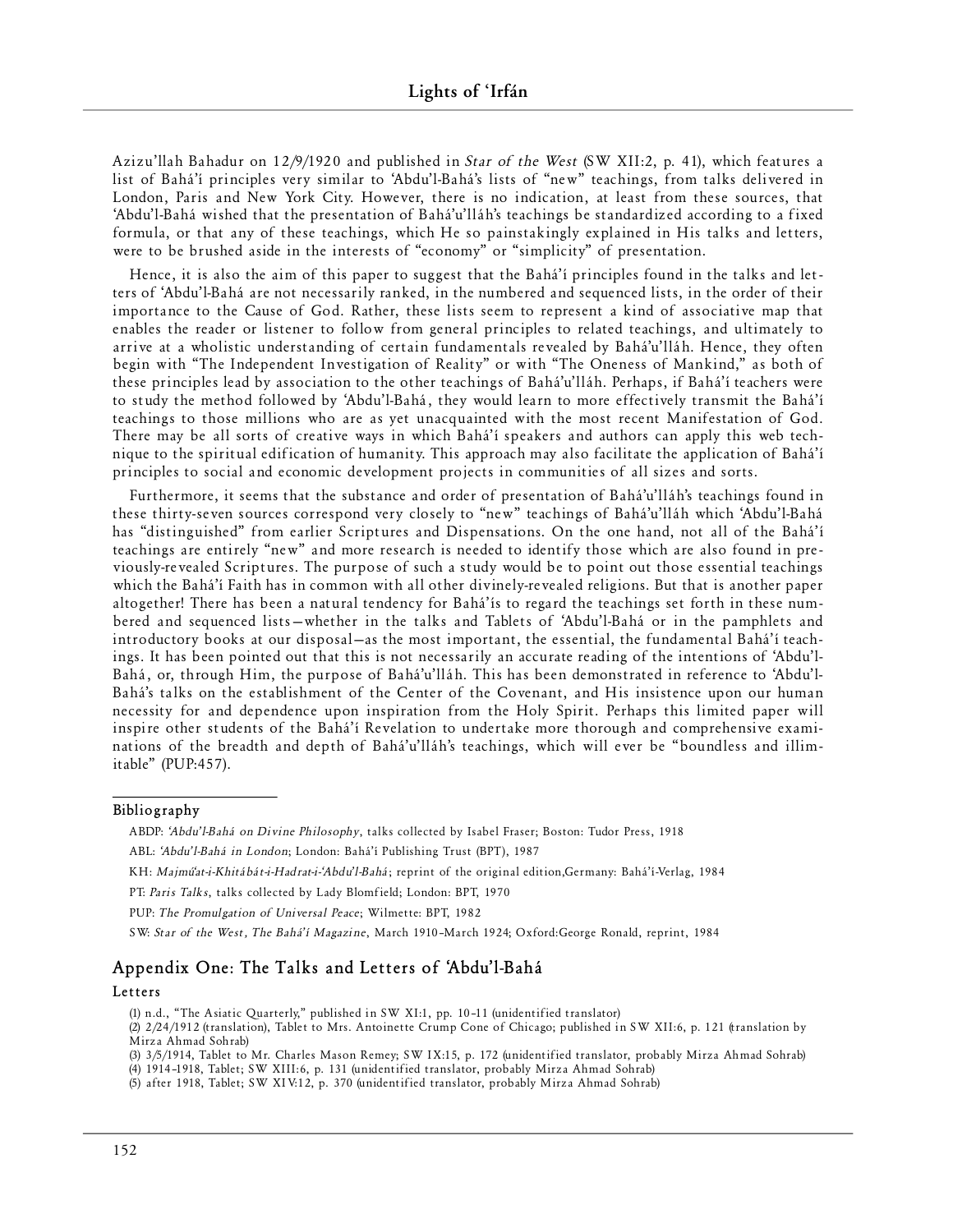(6) 7/23/1919, Tablet to the Persian believers in Paris; SW X:12, p. 226 (unidentified translator, probably Mirza Ahmad Sohrab) (7) 12/17/1919 (translation), Letter and Tablet to the Office of the Secretary, Central Organization for a Durable Peace, The Hague; SW XI:8, pp. 125-127, 129-134 (translation by Shoghi Effendi, Dr. Zia Bagdadi, Mirza Lotfullah Hakim, Dr. J.E. Esslemont) [partial reprint in SWAB #227, pp. 296-307])

(8) 1/28/1920, Tablet; SW XIV:12, p. 356 (translated by Shoghi Effendi)

(9) 12/9/1920 (translation), Tablet to Miss Mochizuki of Japan; SW XII:2, p. 41 (translation by Mirza Azizu'llah Bahadur) (10) circa 1921, Tablet; SW XIV:8, p. 229 (unidentified translation)

#### **Talk s**

(11) n.d., talk; SW XIII:8, p. 218 (unidentified translator)

(12) n.d., talk; ABDP, pp. 82-85

(13) n.d., talks; PT, pp. 129-134

(14) 9/30/1911, Farewell address to England; SW II:18 Persian; ABL, pp. 27-30 (unidentified English translation, probably Dr. A. Far id)

(15) 11/10--8/1911, talks in private quarters, Paris; KH, pp. 143-148; PT, pp. 135-166

(16) 4/25/1912, talk in home of Mrs. Agnes Parsons, Washington, D.C.; KH, pp. 357-360; PUP, pp. 61-64 (translation by Dr. A. Far id)

(17) 5/7/1912, talk at Hotel Schenley, Pittsburgh; PUP, pp. 105-110 (trans. by Ibid.)

(18) 5/13/1912, talk at New York Peace Society; PUP, pp. 124-125 (trans. by Ibid.)

(19)  $5/19/1912$ , talk at Church of the Divine Paternity, NYC; PUP, pp.  $126-129$  (Ibid.)

(20) 5/29/1912, talk in home of Mr. and Mrs. Kinney, NYC; PUP, p. 156 (Ibid.)

(21) 6/2/1912, talk at Church of the Ascension, NYC; PUP, pp. 163-171 (Ibid.)

(22) 6/9/1912, talk at Unitarian Church, Philadelphia; KH, pp. 432-441; PUP, pp. 172-176 (Ibid.)

(23) 6/9/1912, talk at Baptist Temple, Philadelphia; KH, pp. 441-454; PUP, pp. 176-182 (Ibid.)

(24) 7/14/1912, talk at All Souls Unitarian Church, NYC; PUP, pp. 228-235 Ibid.)

(25) 8/27/1912, talk at Metaphysical Club, Boston; PUP, pp. 284-289 (Ibid.)

 $(26)$  9/1/1912, talk at Church of the Messiah, Montreal; KH, pp. 527-535; PUP, pp. 297-302 (Ibid.)

(27) 9/5/1912, talk at St. James Methodist Church, Montreal; PUP, pp. 312-319 (Ibid.)

(28) 9/25/1912, talk at Second Divine Science Church, Denver; PUP, pp. 337-342 (Ibid.) (29) 10/8/1912, talk at Leland Stanford Junior University, Palo Alto; PUP, p. 349

(30) 10/8/1912, talk at Leland Stanford Junior University, Palo Alto; PUP, p. 354

(31) 10/25/1912, talk at Hotel Sacramento, California; PUP, pp. 370-376 (Ibid.)

(32) 11/5/1912, talk at Grand Hotel, Cincinnati, Ohio; PUP, p. 388 (Ibid.)

 $(33)$   $11/6/1912$ , talk at Universalist Church, Washington, D.C.; PUP, pp. 390-397 (Ibid.)

 $(34)$  11/15/1912, talk in home of Miss Juliet Thompson, NYC; PUP, pp. 431-437 (Ibid.)

(35) 11/17/1912, talk at Geneological Hall, NYC; PUP, pp. 437-442 (Ibid.)

 $(36)$   $12/2/1912$ , talk in the home of Mr. and Mrs. Kinney; PUP, pp. 453-457 (Ibid.)

(37) 12/20/1912, talk at Westminster Hotel in London; SW III:17, pp. 6-9 (reported by Isabel Fraser; translator unidentified, probably Mirza Ahmad Sohrab)

# **Appendix Two: The Teachings of Bahá'u'lláh According to Their Sources**

## **L e t te rs**

**(1) n.d., "The Asiatic Quarterly," published in SW XI:1, pp. 10–11 (unknown translator: hitherto, un. trans.)**

1. oneness of the world of humanity

2. establishment of universal peace

3. investigation of truth

4. promulgation of universal fellowship

5. inculcation of divine love through the power of religion

6. conformity of religion with science and reason

7. abandonment of religious, patriotic and political prejudices

8. universal spread of education

9. organization of the arbitrational court of justice, or Parliament of Man

10. equality of the sexes

11. solution of the economic problems of the world

12. spread of an auxiliary world language

**(2) 2/24/1912 (translation), Tablet to Mrs. Antoinette Crump Cone of Chicago; published in SW XII:6, p. 121 (translation by Mirza Ahmad Sohrab)**

1.the most important teaching of Bahá'u'lláh is to leave behind racial, political, religious, and patriotic prejudices

## **(3) 3/5/1914, Tablet to Mr. Charles Mason Remey; SW IX:15, p. 172 (un. transl., probably Mirza Ahmad Sohrab: numbered)**

1. oneness of the world of humanity

2. investigation of reality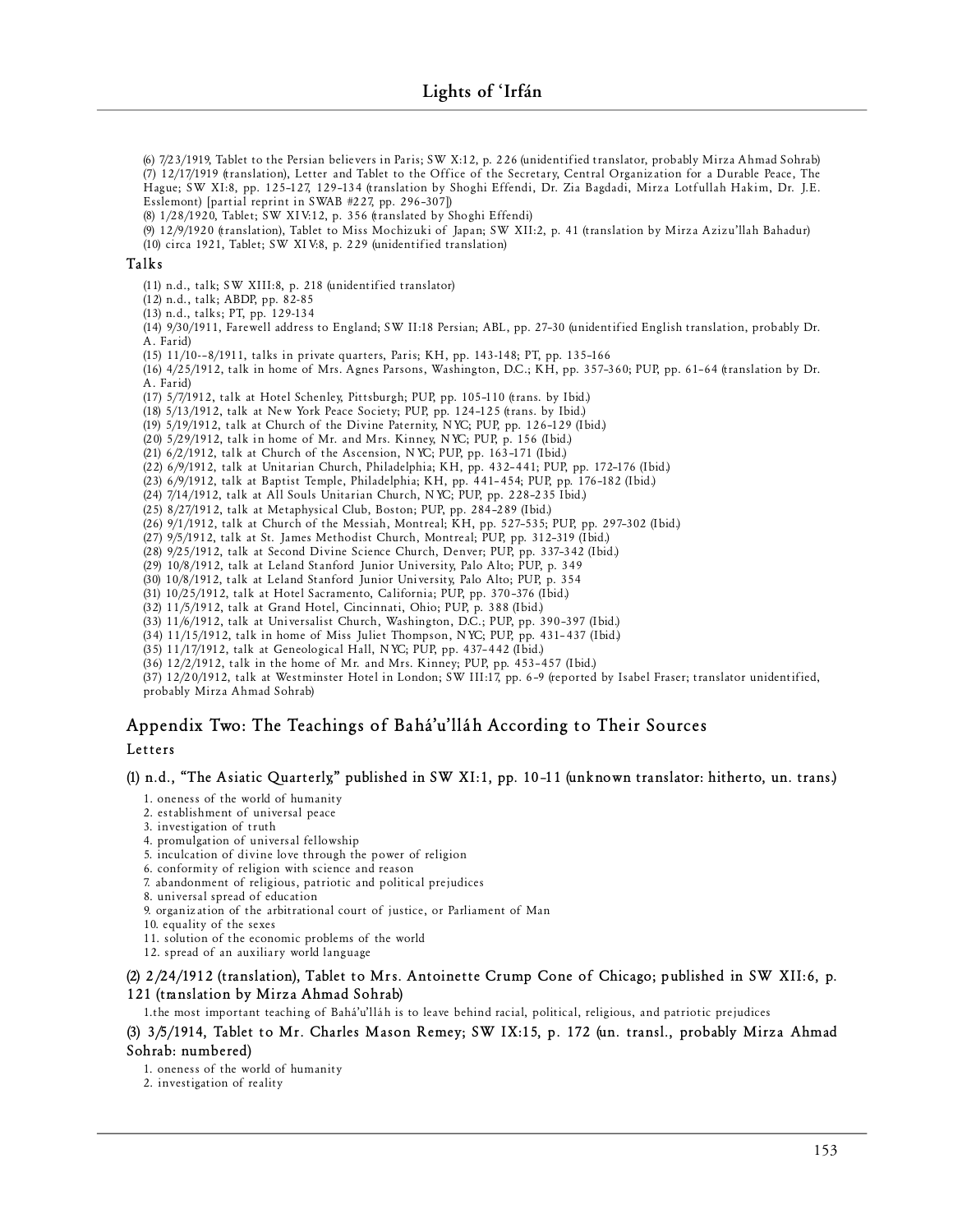- 3. essential unity of the Religions of God
- 4. abandonment of religious, denominational, racial and patriotic prejudices
- 5. conformity of divine Religion with reason and science
- 6. Religion of God must become the cause of amity and love amongst mankind
- 7. Equality between man and woman
- 8. Essential necessity of the confirmation of the Holy Spirit

9. demonstration of divinity and inspiration

- 10. power of the influence of Bahá'u'lláh
- 11. underlying unity of all existing faiths
- 12. dawn of the Sun of Reality from the horizon of Persia
- 13. universal peace
- 14. universal language
- 15. education of the children of all the Religions, under a universal standard of instruction and a common curriculum

#### **(4) 1914–1918, Tablet; SW XIII:6, p. 131 (un. transl., probably Mirza Ahmad Sohrab)**

- 1. highest efficiency in the educational system
- 2. oneness of the world of humanity
- 3. conformity of religion with science and reason
- 4. equality of rights among the children of men
- 5. breaths of the Holy Spirit
- 6. equality of men and women
- 7. sweeping away of the prejudices existing among the various religions
- 8. heavenly morals
- 9. universal peace

#### **(5) after 1918, Tablet; SW XIV:12, p. 370 (un. transl., probably Mirza Ahmad Sohrab)**

- 1. oneness of humanity
- 2. universal brotherhood
- 3. unity of science and religion
- 4. investigation of truth
- 5. religion must be the cause of amity, union and harmony among men
- 6. equality of both sexes
- 7. economic principles, i.e., the welfare of every individual
- 8. universal education
- 9. abrogate and nullify religious, racial, political and economic prejudices

## **(6) 7/23/1919, Tablet to the Persian believers in Paris; SW X:12, p. 226 (un. transl., probably Mirza Ahmad Sohrab)**

- 1. unity of mankind
- 2. establishment of universal peace
- 3. establishment of universal right
- 4. establishment of universal justice
- 5. religion must be conducive to harmony amongst men
- 6. religion must conform to reason and science
- 7. equality of men and women
- 8. fre edom and liberty for all
- 9. enlightenment of heavenly morals
- 10. love for all men
- 11. love for animals
- 12. universalization of general knowledge
- 13. profession, trade, agriculture are worship of God

**(7) 12/17/1919 (translation), Letter and Tablet to the Office of the Secretary, Central Organization for a Durable Peace, The Hague; SW XI:8, pp. 125–27, 129–134 (translation by Shoghi Effendi, Dr. Zia Bagdadi, Mirza Lotfullah Hakim, Dr. J.E. Esslemont) [partial reprint in SWAB #227, pp. 296–307]**

- 1. declaration of Universal Peace
- 2. independent investigation of reality
- 3. oneness of the world of humanity
- 4. religion must be the cause of fellowship and love
- 5. religion must be in conformity with science and reason
- 6. religious, racial, political, economic and patriotic prejudices destroy the edifice of humanity
- 7. origination of one language that may be spread universally among the people
- 8. unity of women and men...not until the world of women becomes equal to the world of men in the acquisition of virtues and perfections, can success and prosperity be attained as they ought to be
- 9. voluntary sharing of one's property with others among mankind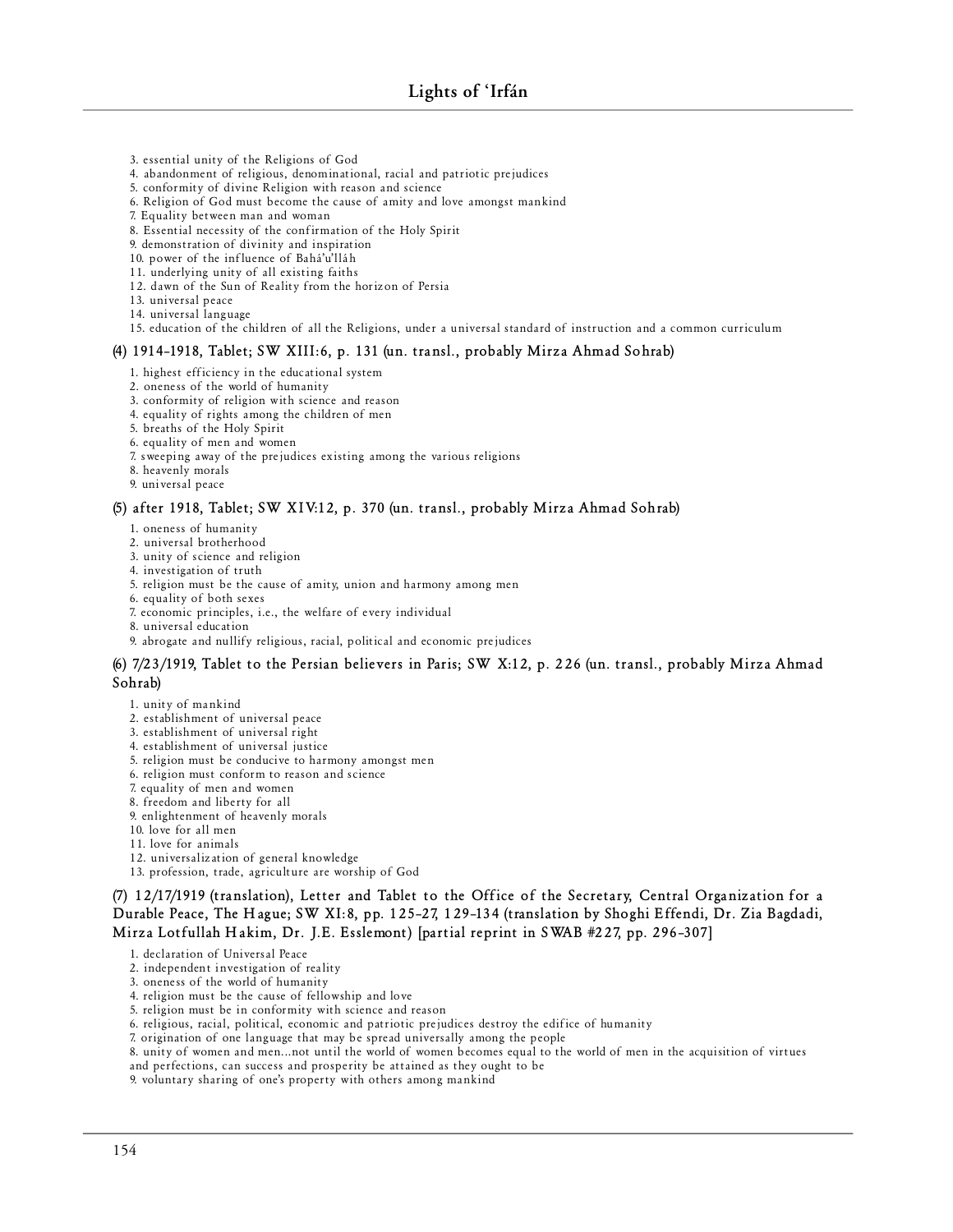10. man's freedom, that through the ideal power he should be free and emancipated from the captivity of the world of nature 11. religion is a mighty bulwark

12. although material civilization is one of the means for the progress of the world of mankind, yet until it becomes combined with Divine civilization the desired result, which is the felicity of mankind, will not be attained

13. promotion of education

14. justice and right

## **(8) 1/28/1920, Tablet; SW XIV:12, p. 356 (translation by Shoghi Effendi)**

1. first teaching is the search after truth

2. second teaching is the oneness of mankind

3. third teaching is that religion is the most mighty stronghold

4. religion should be conducive to unity, rather than the cause of enmity and hate

5. religious, racial, national and political prejudice, all are subversive of the foundation of human society

6. universal peace

7. establishment of a supreme Tribunal

8. equality in rights of men and women

## **(9) 12/9/1920 (translation), Tablet to Miss Mochizuki of Japan; SW XII:2, p. 41 (translation by Mirza Azizu'llah Bahadur)**

1. first principle of Bahá'u'lláh is independent investigation of truth

2. oneness of the world of humanity

3. religion must be the cause of concord

4. religion should agree with science and reason

5. religion must be a factor of progress to the world of humanity

6. religion should be free of blind imitations

7. all prejudices are destructive to the foundation of the world of humanity

8. equality of men and women

9. universalization of knowledge (education)

10. creation of one universal language

11. justice and righteousness

12. economic facilities among mankind

13. need of the world of humanity of the breaths of the Holy Spirit

14. establishment of universal peace

15. institution of the Supreme Court of Arbitration

16. freedom and equality of all mankind

17. brotherhood of the world of humanity

#### **(10) circa 1921, Tablet; SW XIV:8, p. 229 (un. transl.)**

1. first...the investigation of truth

2. second is the oneness of mankind

3. third is universal peace

4. fourth, the conformity of religion with science

5. fifth, the abandonment of racial, denominational, worldly and political prejudices

6. sixth, right and justice

7. seventh, the betterment of morals

8. eighth, equality of both sexes

9. ninth, the diffusion of knowledge and education

10. tenth, economic questions

## **Talk s**

#### **(11) n.d., talk; SW XIII:8, p. 218 (un. transl.)**

1. oneness of the world of humanity

2. independent investigation of truth

3. abandonment of prejudice

4. un ive rsal peace

## **(12) n.d., talk; ABDP, pp. 82–85 (un. transl.)**

1. free their minds from the superstitions of the past and seek independently for truth putting aside all dogmas

- 2. religions are one
- 3. the hour of unity which has dawned on all mankind
- 4. banish prejudice
- 5. religion must be the cause of affection
- 6. religion which does not conform with the postulates of science is mere superstition
- 7. absolute equality of the sexes
- 8. education of each child is compulsory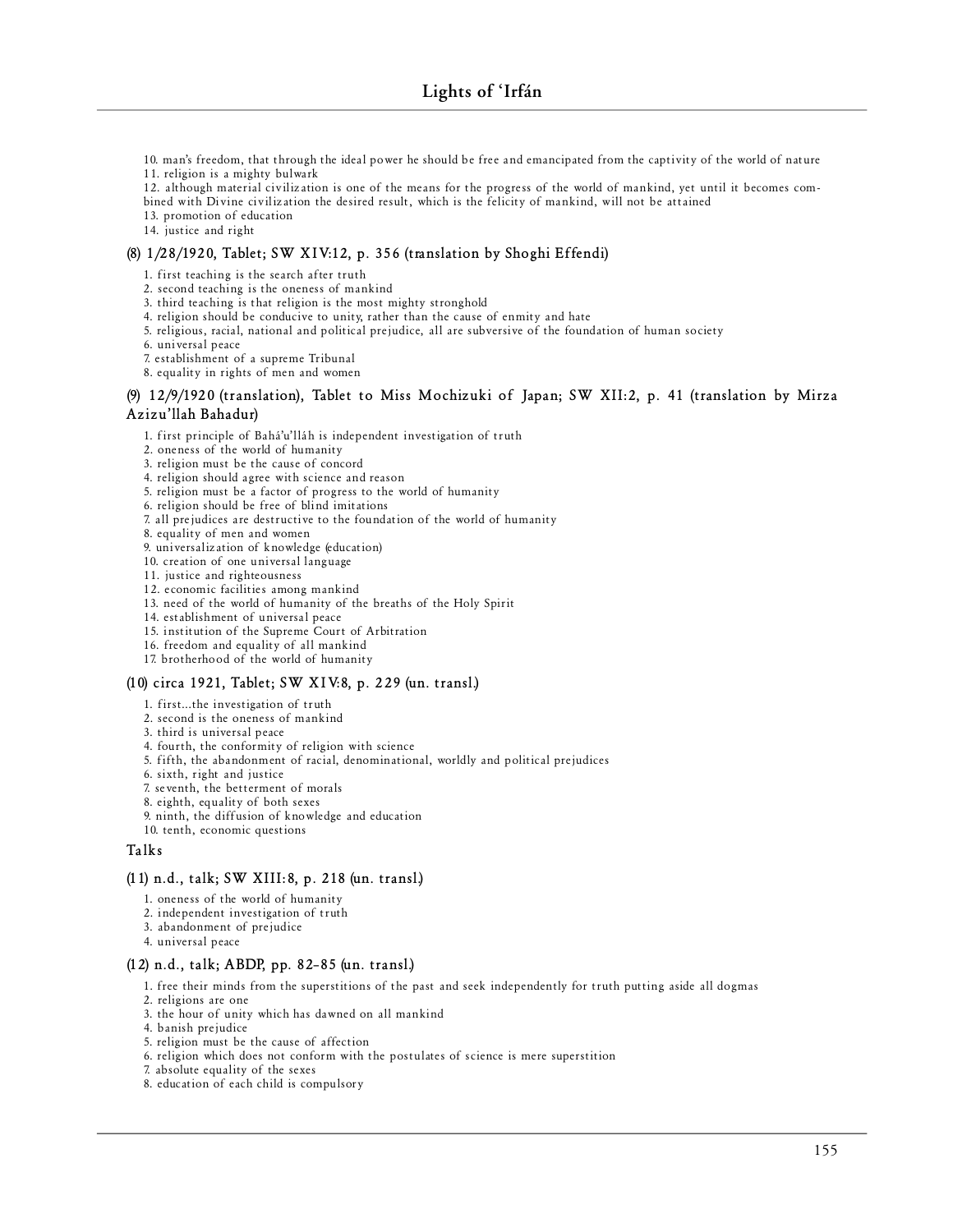9. child must learn profession, art or trade

10. work done in the spirit of service is the highest form of worship

11. the different social classes are preserved

12. work for all

13. universal auxiliary language will be adopted

14. destroy antagonism by finding a point of agreement...if two dispute about religion both are wrong

## **(13) n.d., talks PT, pp. 129–134 (un. transl.)**

1. first...the search for truth

2. second...the unity of mankind

3. third... religion should be the cause of love and affection

4. fourth...the unity of religion and science...any religion that contradicts science or that is opposed to it, is only igno-

rance... any religion contrary to science is not the truth

5. fifth...prejudices of religion, race, or sect destroy the foundation of humanity

6. sixth...equal opportunity of the means of existence

7. seventh...the equality of men-equality before the law

8. eighth...universal peace

9. ninth...that religion should not concern itself with political questions

10. tenth...education and instruction of women

11. eleventh...the power of the Holy Spirit, by which alone spiritual development is achieved

## **(14) 9/30/1911, Farewell address to England; SW II:18 Persian; ABL, pp. 27–30 (uni. transl., probably Dr. A. Farid)**

1. firstly...search for Truth

2. secondly...oneness of humanity

3. thirdly... religion is the chief foundation of love and unity

4. fourthly... religion and science are intertwined

5. fifth... reality of the divine religions is one

6. sixthly...equality and brotherhood must be established

7. seventhly... ar rangements so that poverty shall disappear

8. eighthly... Most Great Peace shall come, Great Board of Arbitration

9. ninthly... receive the bounty of the Holy Spirit

## **(15) 11/10–18/1911, talks in private quarters, Paris; KH, pp. 143–148; PT, pp. 135–166 (un. transl.)**

1. first...the search after truth

2. second...the unity of mankind

3. NOT FEATUR ED

4. fourth...the acceptance of the relation between religion and science...when a religion is opposed to science it becomes mere

superstition

5. fifth...the abolition of prejudices

6. sixth...means of existence

7. seventh...equality of man...all men are equal before the law, which must reign absolutely

8. eighth...universal peace... Supreme Tribunal...establishment of a universal language

9. ninth...the noninterference of religion with politics

10. tenth...equality of sex

11. eleventh...the power of the Holy Spirit

## **(16) 4/25/1912, talk in home of Mrs. Agnes Parsons, Washington, D.C.; KH, pp. 357–360; PUP, pp. 61–64 (translation by Dr. A. Farid)**

1. first...duty incumbent upon all to investigate reality

2. second...oneness of the world of humanity

3. third... religion and science are in complete agreement. Every religion which is not in accordance with established science is superstition

## **(17) 5/7/1912, talk at Hotel Schenley, Pittsburgh; PUP, pp. 105–110 (Ibid.)**

1. first, it is incumbent upon all mankind to investigate truth

2. second ... the oneness of the world of humanity

3. third ... the oneness of religion and science ... Any religious belief which is not conformable with scientific proof and investigation is superstition

4. fourth... readjustment and equalization of the economic standards of mankind

5. fifth...abandoning of religious, racial, patriotic and political prejudice

6. sixth...equality of man and woman

7. the education of all members of society

8. the world of humanity is in need of the breath of the Holy Spirit if the moral precepts and foundations of divine civilization become united with the material advancement of man, there is no doubt that the happiness of the human world will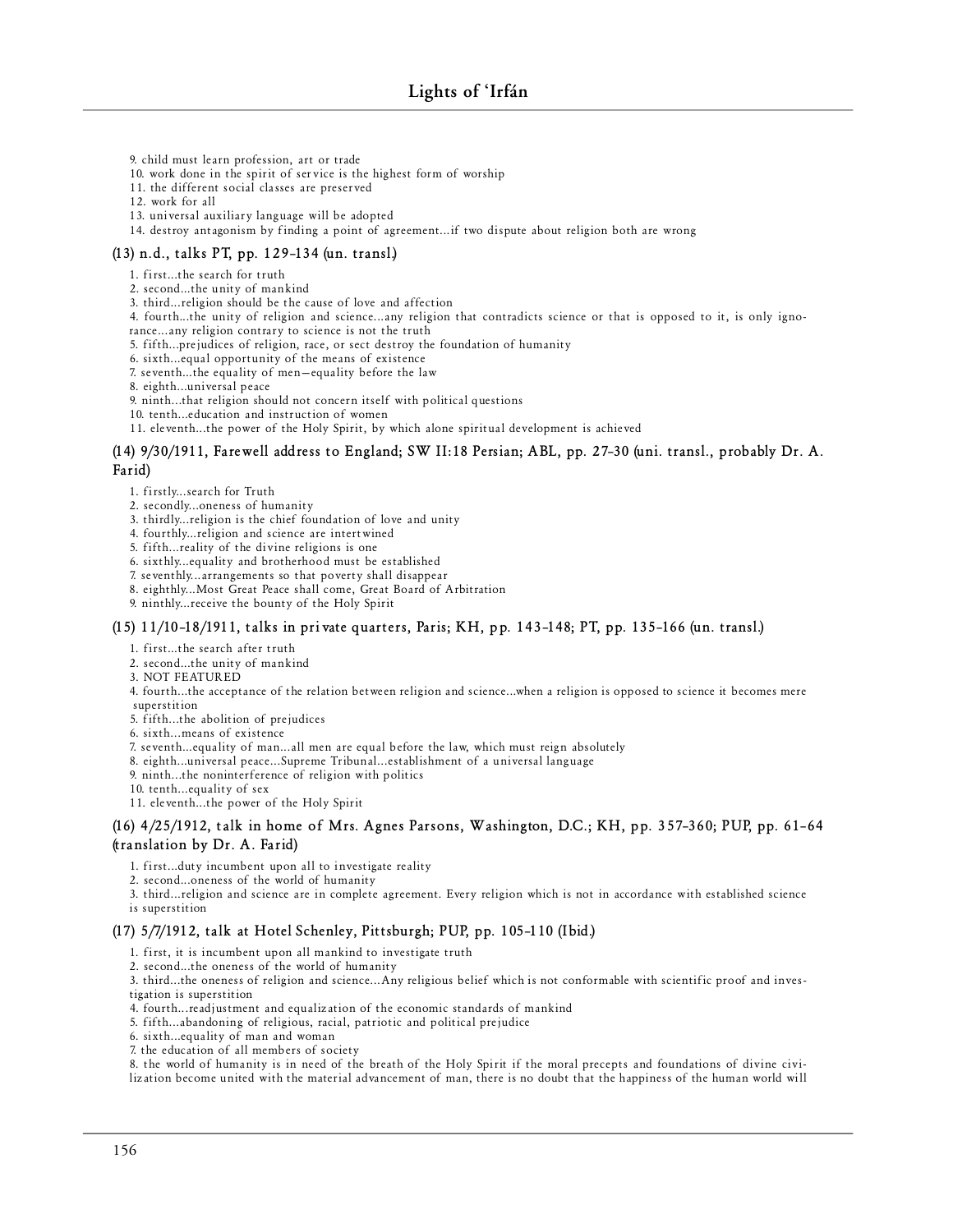be attained and tat from every direction the glad tidings of peace upon earth will be announced

## **(18) 5/13/1912, talk at the New York Peace Society; PUP, pp. 124–125 (Ibid.)**

- 1. oneness of humanity
- 2. prejudice-religious, racial, patriotic, political-is the destroyer of the body politic
- 3. un ive rsal peace

## **(19) 5/19/1912, talk at Church of the Divine Paternity, NYC; PUP, pp. 126–129 (Ibid.)**

1. first, that the oneness of humanity shall be recognized and established

2. second, that truth or reality must be investigated

3. third, that religion is in harmony with science. The fundamental principles of the Prophets are scientific, but the forms

and imitations which have appeared are opposed to science

4. fourth, that religion must be conducive to love and unity among mankind

#### **(20) 5/29/1912, talk in home of Mr. and Mrs. Kinney, NYC; PUP, p. 156 (Ibid.)**

1. oneness of God

2. unity of mankind

## **(21) 6/2/1912, talk at Church of the Ascension, NYC; PUP, pp. 163–171 (Ibid.)**

- 1. first, investigate reality
- 2. second, the oneness of humanity
- 3. third, religion must be conducive to love of all, the cause of fellowship, unity and light
- 4. fourth, equality between men and women

5. fifth, spiritual brotherhood...fraternity in the Holy Spirit-for patriotic, racial and political fraternity are of no avail...the world of humanity must be confirmed by the breath of the Holy Spirit

## **(22) 6/9/1912, talk at Unitarian Church, Philadelphia; KH, pp. 432-441; PUP, 172–176 (Ibid.)**

1. oneness of God

- 2. unity of the world of humanity
- 3. men and women are equal in the sight of God...there is no distinction to be made between them
- 4. adoption of the same course of education for man and woman
- 5. fundamental oneness of religion
- $6.$  reality is one and not multiple

7. harmony of science and religion...Religion must stand the analysis of reason. It must agree with scientific fact and proof so that science will sanction religion and religion fortify science

#### **(23) 6/9/1912, talk at Baptist Temple, Philadelphia; KH, pp. 441–454; PUP, pp. 176–182 (Ibid.)**

## 1. first...the investigation of reality

2. second...the unity of mankind

3. third... religion must be the source of fellowship, the cause of unity and the nearness of God to man

4. fourth...the agreement of religion and science...If religious beliefs and opinions are found contrary to the standards of science, they are mere superstitions and imaginations

5. prejudices-whether religious, racial, patriotic or political-are destructive to the foundations of human development

6. sixth...economic readjustment

7. seventh...equal standard of human rights must be recognized and adopted

8. eighth, education is essential, and all standards of training and teaching throughout the world of mankind should be brought into conformity and agreement; a universal curriculum should be established, and the basis of ethics be the same 9. ninth, a universal language shall be adopted and be taught by all the schools and institutions of the world 10. tenth...the equality of man and woman

11. the world of humanity cannot advance through mere physical powers and intellectual attainments; nay, rather, the Holy Spirit is essential

## **(24) 7/14/1912, talk at All Souls Unitarian Church, NYC; PUP, pp. 228–235 Ibid.)**

#### 1. first...the oneness of mankind

2. religion is in complete harmony with science and reason. If religious belief and doctrine is at variance with reason, it proceeds from the limited mind of man and not from God

3. unity of religion... removal of disagreement and dissension caused by the formation of religious sects and denominations 4. abandon hearsay and investigate the reality and inner significance of the heavenly teachings

5. we desire religion to be the cause of amity and fellowship

6. political, racial and patriotic prejudices are sources of human dissension...these have been removed by Bahá'u'lláh

7. one language should be sanctioned and adopted by all governments

8. universal peace

9. equality between man and woman

10. divine plan for the reconciliation of the religious systems of the world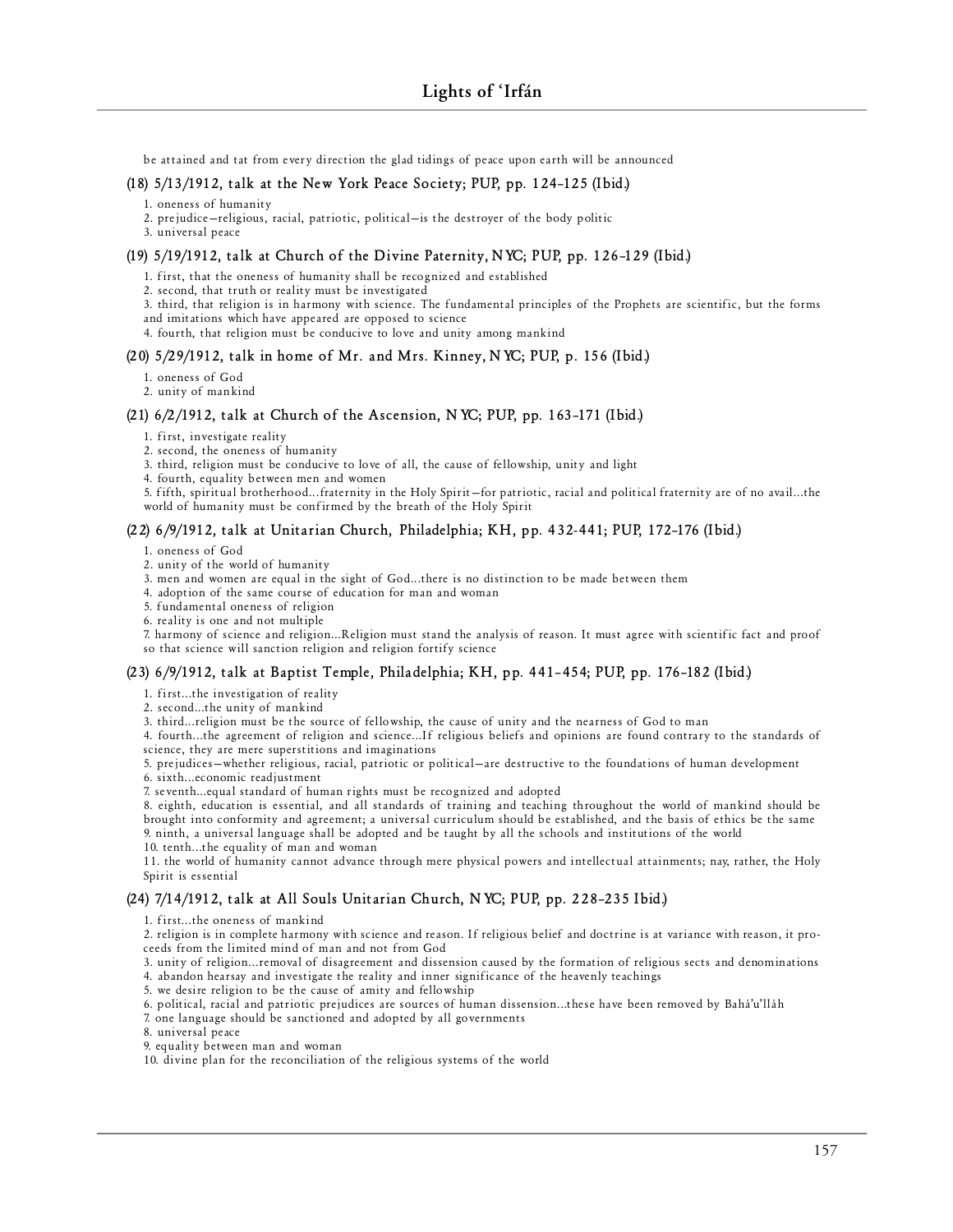## **(25) 8/27/1912, talk at Metaphysical Club, Boston; PUP, pp. 284–289 (Ibid.)**

1. first...the oneness of the world of humanity

2. foundations of the divine religion are one reality which does not admit of multiplicity or division...the commandments and teachings of God are one

3. religion must be conducive to love and unity

4. religion must conform to science and reason; otherwise, it is superstition

5. prejudices of all kinds-whether religious, racial, patriotic or political-are destructive of divine foundations in man

6. the foundation of international peace

7. no matter how far the world of humanity may advance in material civilization, it is nevertheless in need of spiritual virtues and the bounties of God...the spirit of man is in need of the protection of the Holy Spirit...he is ever in need of the bestowals of the Holy Spirit

## **(26) 9/1/1912, talk at Church of the Messiah, Montreal; KH, pp. 527–535; PUP, pp. 297–302 (Ibid.)**

1. oneness of the world of humanity

2. the revelations of all the Prophets of the past have been in perfect unity and agreement

3. the religion or guidance of God must be the means of love and fellowship in the world

4. religion must be in accord with science and reason. If it does not correspond with scientific principles and the processes of reason, it is superstition

5. all religious, racial, patriotic and political prejudice must be abandoned

6. all must receive training and instruction

7. equality of the sexes

8. adoption of a universal language

9. international peace

## **(27) 9/5/1912, talk at St. James Methodist Church, Montreal; PUP, pp. 312–319 (un. transl.)**

1. first, man must independently investigate reality

2. second, the oneness of the world of humanity shall be realized

3.third, religion must be the mainspring and source of love in the world

4. fourth, religion must reconcile and be in harmony with science and religion. If the religious beliefs of mankind are con-

trary to science and opposed to reason, they are none other than superstitions and without divine authority

5. fifth, prejudice—whether it be religious, racial, patriotic or political in its origin and aspect—is the destroyer of human foundations and opposed to the commands of God

6. sixth, the world of humanity is in need of the confirmations of the Holy Spirit

7. seventh, the necessity of education for all mankind is evident

8.eighth, universal peace will be established among the nations of the

world by international agreement

9. ninth, there must be an equality of rights between men and women

10. tenth, there shall be an equality of rights and prerogatives for all mankind

11. eleventh, one language must be selected as an international medium of speech and communication

## **(28) 9/25/1912, talk at Second Divine Science Church, Denver; PUP, pp. 340–42 (translation by Dr. A. Farid)**

1. first...the oneness of the world of humanity

2. second... investigation of reality

3. third...oneness of the foundations of the divine religions

4. reconciliation of religion with science and reason

5. no trace of religious, racial, patriotic or political prejudice

## **(29) 10/8/1912, talk at Leland Stanford Junior University, Palo Alto; PUP, p. 349 (Ibid.)**

oneness of the world of humanity

#### **(30) 10/8/1912, talk at Leland Stanford Junior University, Palo Alto; KH, pp. 570–582; PUP, p. 354 (Ibid.)**

1. fundamental basis of all religion is on essence of religion is human fellowship

2. if investigate reality underlying religious teaching all religious would be unified

3. religion intended as divine remedy and panacea for all the ailments of humanity...if proves to be the cause of discord and

dissension, its absence would be preferable

4. international peace

5. all mankind is the one progeny of Adam and members of one great universal family

## **(31) 10/25/1912, talk at Hotel Sacramento, California; PUP, pp. 372–375 (Ibid.)**

1. first...man should investigate reality

2. second...oneness of the world of humanity

3. third...universal peace among the nations, among the religions, among the races and native lands

4. removal of prejudice-whether religious, racial, patriotic, political or sectarian

5. religion must be the cause of love and fellowship

6. religion must be in conformity with science and reason; otherwise, it is superstition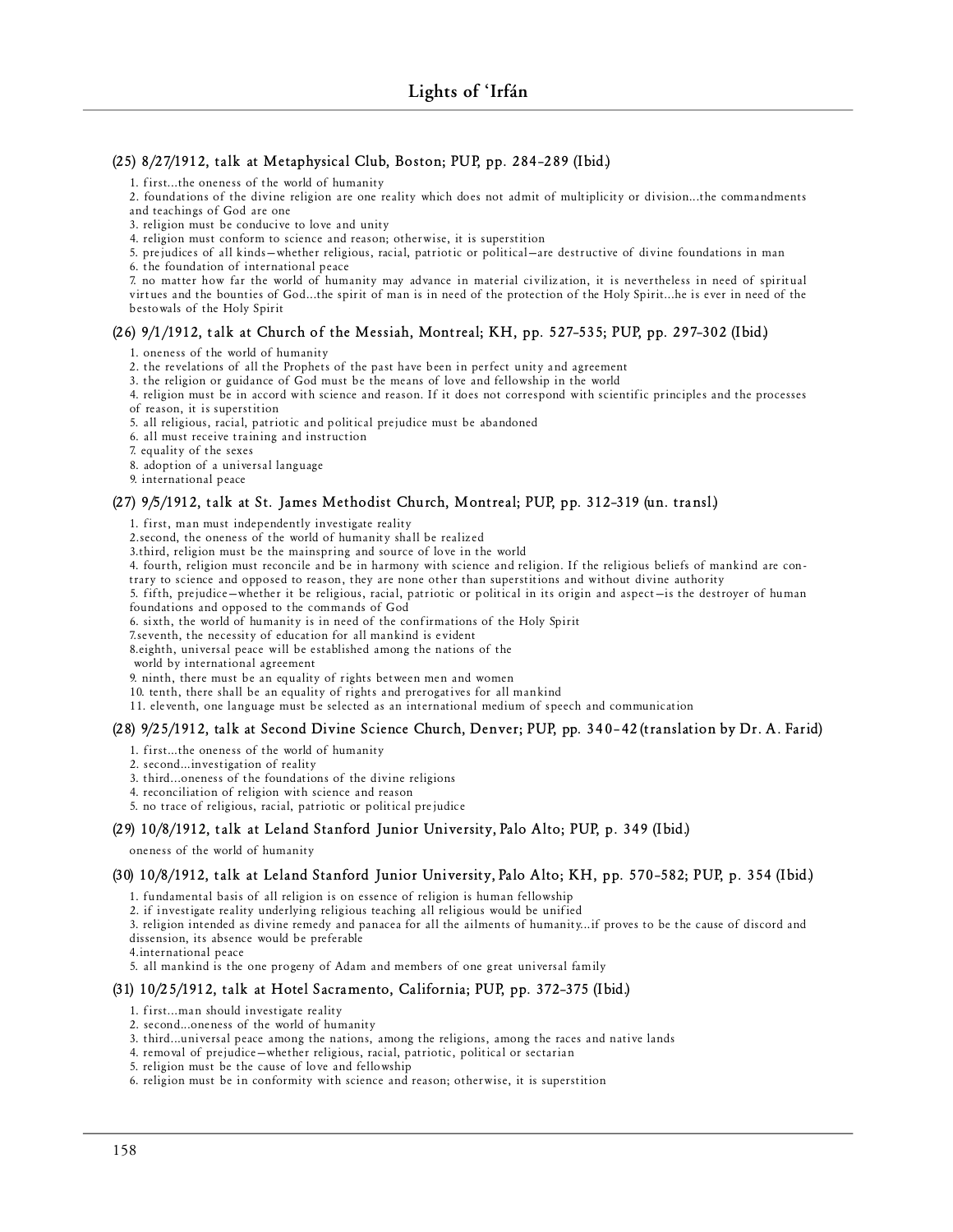- 7. equality between man and woman
- 8. material civilization is incomplete and insufficient and divine civilization must be established
- 9. extraordinary and praise worthy progress bestowed by the breaths of the Holy Spirit

#### **(32) 11/5/1912, talk at Grand Hotel, Cincinnati, Ohio; PUP, p. 388 (Ibid.)**

1. establishment of agreement among the peoples of the world

- 2. proclaimed international unity
- 3. summoned religions of the world to harmony and reconciliation

#### **(33) 11/6/1912, talk at Universalist Church, Washington, D.C.; PUP, pp. 392, 394 (Ibid.)**

1. oneness of the world of humanity

2. religion must be the cause of unity and love amongst men

3. religion must conform to reason and be in accord with the conclusions of science...If religious teaching, however, be at

variance with science and reason, it is unquestionably superstition

4. equality between men and women

#### **(34) 11/15/1912, talk in home of Miss Juliet Thompson, NYC; PUP, pp. 431–437 (Ibid.)**

- 1. first...the investigation of reality
- 2. second... recognition of the oneness of the world of humanity
- 3. religion must be in conformity with science and reason

4. religion must be the source of unity and fellowship in the world

5. all forms of prejudice among mankind must be abandoned

6. perfect equality between men and women

- 7. necessity for a universal language
- 8. all mankind shall be educated and no illiteracy be allowed to remain
- 9. all mankind to become fitted for some useful trade, craft or profession by which subsistence may be assured
- 10. work is considered as an act of worship

## **(35) 11/17/1912, talk at Geneological Hall, NYC; PUP, p. 440 (Ibid.)**

1. oneness of the world of humanity

- 2. protection and guidance of the Holy Spirit
- 3. foundation of all religions is one
- 4. religion must be the cause of unity
- 5. religion must accord with science and reason
- 6. independent investigation of truth
- 7. equality between men and women
- 8. abandoning of all prejudices among mankind
- 9. universal peace
- 10. universal education
- 11. universal language
- 12. solution of the economic problem
- 13. international tribunal

#### **(36) 12/2/1912, talk in the home of Mr. and Mrs. Kinney; PUP, pp. 453–457 (Ibid.)**

1. oneness of the world of humanity

- 2. investigate truth-that is to say, no man should blindly follow his ancestors and forefathers
- 3. foundations of all the religions of God is one
- 4. religion must be the cause of unity, harmony and agreement among mankind
- 5. religion must be in harmony with science and reason
- 6. equality of man and woman

7. prejudice and fanaticism-whether sectarian, denominational, patriotic or political-are destructive to the foundation of human solidarity

8. universal peace

- 9. all mankind should attain knowledge and acquire an education
- 10. the remedy for the economic question
- 11. House of Justice
- 12. ordination and appointment of the Center of the Covenant

## **(37) 12/20/1912, talk at Westminster Hotel in London; SW III:17, pp. 6–9 (reported by Isabel Fraser; un. transl., probably Mirza Ahmad Sohrab)**

#### 1. first...oneness of the human family

- 2. second... international peace
- 3. limitations and dogmas must be done away with inter-racial peace; religion must ever be the means of love
- 4. fourth...conformity of science and reason with true universal religion
- 5. fifth...prejudice must be abandoned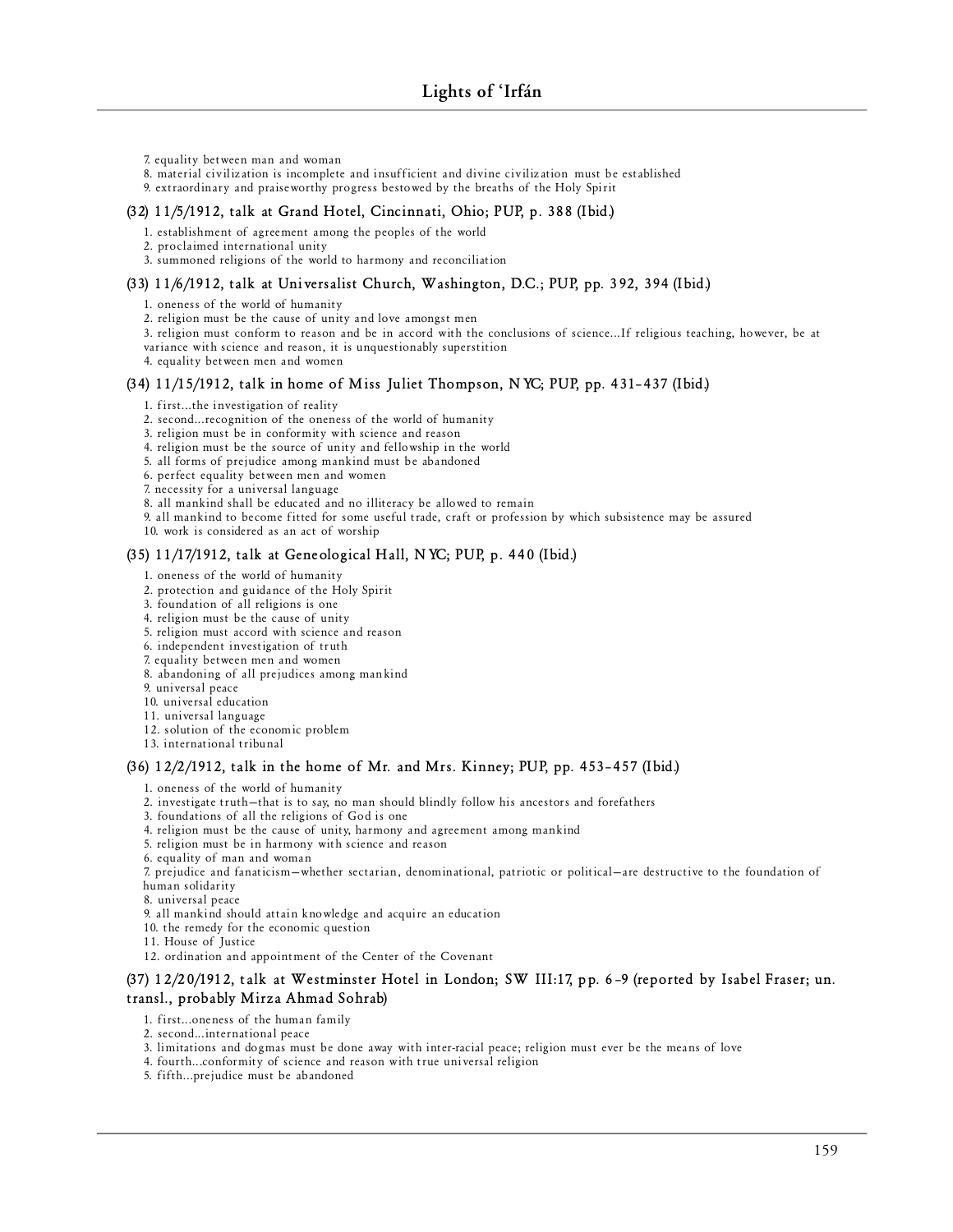6. equality of men and women

7. seventh...universal education...all the children should study and acquire a profession, that there should not remain a single individual without a profession whereby he can earn his livelihood

8. through the equipment of science and art the misunderstandings which have prevailed between religion and science will become reconciled

9. international tribunal will be the court of appeals between the nations

# **Appendix Three: The Teachings of Bahá'u'lláh According to their Order of Transmission by 'Abdu'l-Bahá**

| FIRST: Numbered:  | Independent investigation of reality (12 out of 17)                             |
|-------------------|---------------------------------------------------------------------------------|
|                   | Oneness of humanity (5/17)                                                      |
| Sequenced:        | Independent investigation of reality $(1/20)$                                   |
|                   | Oneness of humanity (13/20)                                                     |
| Combined:         | Oneness of humanity (17/37)                                                     |
|                   | Independent investigation of reality $(13/37)$                                  |
| SECOND: Numbered: | Oneness of humanity (10/14)                                                     |
|                   | Independent investigation of reality $(3/14)$                                   |
|                   | Universal peace $(1/14)$                                                        |
| Sequenced:        | Oneness of humanity (5/20)                                                      |
|                   | Independent investigation of reality $(3/20)$                                   |
|                   | Universal peace $(2/20)$                                                        |
| Combined:         | Oneness of humanity (15/34)                                                     |
|                   | Independent investigation of reality $(6/34)$                                   |
| THIRD: Numbered:  | Universal peace (3/34)<br>Religion must be the cause of love and unity $(4/12)$ |
|                   | Religion must agree with science and reason $(3/12)$                            |
|                   | Unity of the religions of God $(2/12)$                                          |
|                   | Universal peace $(2/12)$                                                        |
| Sequenced:        | Religion must be the cause of love and unity $(4/21)$                           |
|                   | Religion must agree with science and reason $(5/21)$                            |
|                   | Unity of the religions of God $(3/21)$                                          |
|                   | Universal peace $(1/21)$                                                        |
| Combined:         | Religion must be the cause of love and unity $(8/33)$                           |
|                   | Religion must agree with science and reason $(8/33)$                            |
|                   | Unity of the religions of God (5/33)                                            |
|                   | Universal peace $(3/33)$                                                        |
| FOURTH: Numbered: | Religion must agree with science and reason $(6/10)$                            |
|                   | Religion must be the cause of love and unity $(1/10)$                           |
|                   | Abandonment of all prejudices $(1/10)$                                          |
| Sequenced:        | Religion must agree with science and reason $(4/22)$                            |
|                   | Religion must be the cause of love and unity $(6/22)$                           |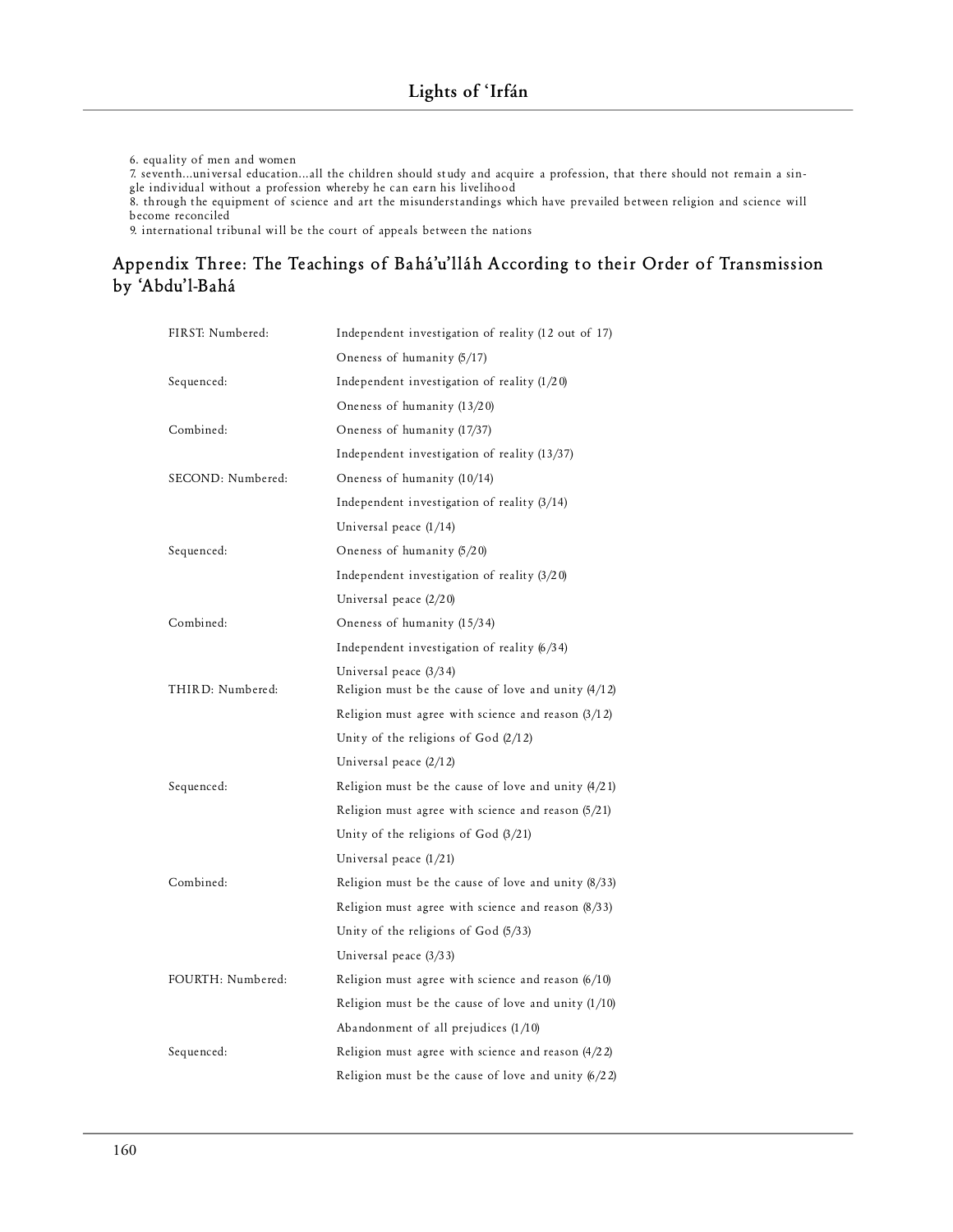|                    | Abandonment of prejudices $(3/22)$                    |
|--------------------|-------------------------------------------------------|
| Combined:          | Religion must agree with science and reason (10/32)   |
|                    | Religion must be the cause of love and unity $(7/32)$ |
|                    | Abandonment of prejudices (4/32)                      |
| FIFTH: Numbered:   | Abandonment of prejudices (7/9)                       |
|                    | Religion must agree with science and reason $(1/9)$   |
|                    | Spiritual brotherhood (1/9)                           |
| Sequenced:         | Religion must be the cause of love and unity $(6/19)$ |
|                    | Abandonment of prejudices (5/19)                      |
|                    | Religion must agree with science and reason $(3/19)$  |
|                    | Spiritual brotherhood $(1/19)$                        |
| Combined:          | Abandonment of prejudices (12/28)                     |
|                    | Religion must be the cause of love and unity $(6/28)$ |
|                    | Religion must agree with science and reason $(4/28)$  |
|                    | Spiritual brotherhood (2/28)                          |
| SIXTH: Numbered:   | Divine economy $(3/8)$                                |
|                    | Equality of men and women $(2/8)$                     |
|                    | Religion must be the cause of love and unity $(1/8)$  |
| Sequenced:         | Divine economy $(1/18)$                               |
|                    | Equality of men and women $(3/18)$                    |
|                    | Religion must be the cause of love and unity $(0/18)$ |
|                    | Religion must agree with science and reason $(4/18)$  |
| Combined:          | Equality of men and women $(5/26)$                    |
|                    | Religion must agree with science and reason $(4/26)$  |
|                    | Divine economy $(4/26)$                               |
|                    | Religion must be the cause of love and unity $(1/26)$ |
| SEVENTH: Numbered: | Equality of rights of all men before the law $(3/7)$  |
|                    | Universal education (2/7)                             |
|                    | Equality of men and women $(1/7)$                     |
| Sequenced:         | Equality of rights of all men before the law $(0/18)$ |
|                    | Universal education $(1/18)$                          |
|                    | Equality of men and women (5/18)                      |
|                    | Abandonment of prejudices (4/18)                      |
|                    | Universal language (3/18)                             |
| Combined:          | Equality of men and women $(6/25)$                    |
|                    | Abandonment of prejudices (4/25)                      |
|                    | Equality of rights of all men before the law $(3/25)$ |
|                    | Universal education $(3/26)$                          |
|                    | Universal language (3/26)                             |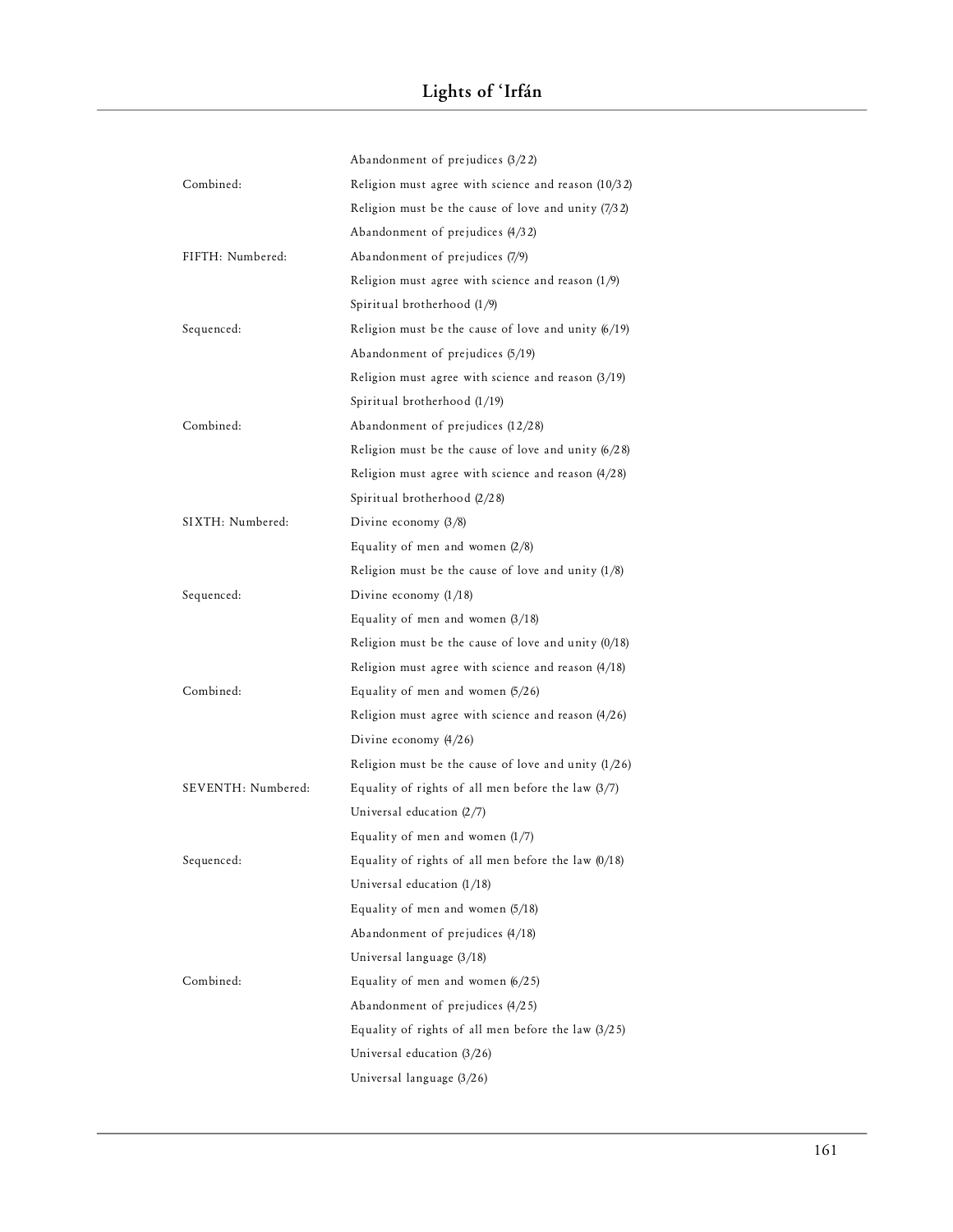| EIGHTH: Numbered:   | Universal peace $(3/8)$                               |
|---------------------|-------------------------------------------------------|
|                     | Dependence upon the Holy Spirit $(2/8)$               |
|                     | Universal education $(1/8)$                           |
|                     | Equality of men and women $(1/8)$                     |
| Sequenced:          | Universal peace $(2/15)$                              |
|                     | Dependence upon the Holy Spirit $(1/15)$              |
|                     | Universal education $(4/15)$                          |
|                     | Equality of men and women $(3/15)$                    |
| Combined:           | Universal peace $(5/23)$                              |
|                     | Universal education (5/23)                            |
|                     | Equality of men and women $(4/23)$                    |
|                     | Dependence upon the Holy Spirit $(3/23)$              |
| NINTH: Numbered:    | Religion does not interfere in politics $(2/7)$       |
|                     | Universal education (1/7)                             |
|                     | Equality of men and women $(1/7)$                     |
|                     | Universal language (1/7)                              |
|                     | International Tribunal (1/7)                          |
| Sequenced:          | Religion does not interfere in politics $(0/14)$      |
|                     | Universal education (4/14)                            |
|                     | Equality of men and women $(1/14)$                    |
|                     | Universal language (0/14)                             |
|                     | International Tribunal (1/14)                         |
|                     | Universal peace $(3/14)$                              |
| Combined:           | Universal education (4/21)                            |
|                     | Universal peace $(3/21)$                              |
|                     | Religion does not interfere in politics $(2/21)$      |
|                     | International Tribunal (2/21)                         |
| TENTH: Numbered:    | Equality of men and women $(2/6)$                     |
|                     | Education of women $(1/6)$                            |
|                     | Divine economy $(1/6)$                                |
|                     | Equality of rights of all men before the law $(1/6)$  |
| Sequenced:          | Equality of men and women $(1/10)$                    |
|                     | Education of women $(0/10)$                           |
|                     | Divine economy $(3/10)$                               |
|                     | Equality of rights of all men before the law $(0/10)$ |
| Combined:           | Divine economy $(4/16)$                               |
|                     | Equality of men and women $(3/16)$                    |
|                     | Education of women $(1/16)$                           |
| ELEVENTH: Numbered: | Dependence upon the Holy Spirit (3/5)                 |
|                     |                                                       |